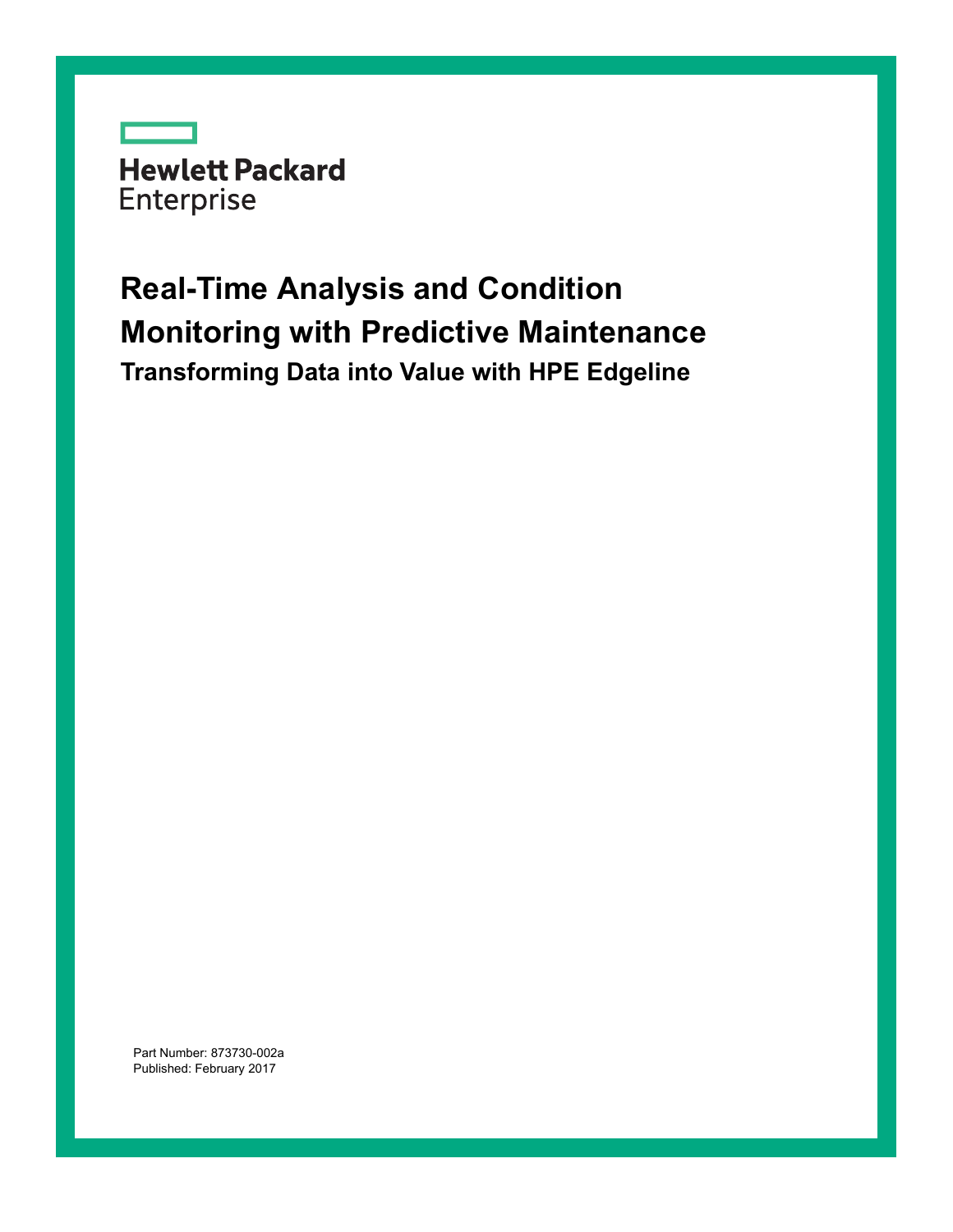#### $\odot$  2017 Hewlett Packard Enterprise Development LP

#### **Notices**

The information contained herein is subject to change without notice. The only warranties for Hewlett Packard Enterprise products and services are set forth in the express warranty statements accompanying such products and services. Nothing herein should be construed as constituting an additional warranty. Hewlett Packard Enterprise shall not be liable for technical or editorial errors or omissions contained herein.

Confidential computer software. Valid license from Hewlett Packard Enterprise required for possession, use, or copying. Consistent with FAR 12.211 and 12.212, Commercial Computer Software, Computer Software Documentation, and Technical Data for Commercial Items are licensed to the U.S. Government under vendor's standard commercial license.

Links to third-party websites take you outside the Hewlett Packard Enterprise website. Hewlett Packard Enterprise has no control over and is not responsible for information outside the Hewlett Packard Enterprise .website

#### **Acknowledgments**

Microsoft, Windows, and Windows Server are either registered trademarks or trademarks of Microsoft Corporation in the United States and/or other countries.

Intel, Intel Xeon, Iris Pro, and Intel Core are trademarks of Intel Corporation or its subsidiaries in the U.S. and/or other countries.

Flowserve is a registered trademark of Flowserve Corporation.

The National Instruments logo, LabVIEW, and CompactRIO, are trademarks of National Instruments. Neither Hewlett Packard Enterprise, nor any software programs or other goods or services offered by Hewlett Packard Enterprise, are affiliated with, endorsed by, or sponsored by National Instruments.

PTC, ThingWorx, and Vuforia are trademarks or registered trademarks of PTC Inc. or its subsidiaries in the U.S. and in other countries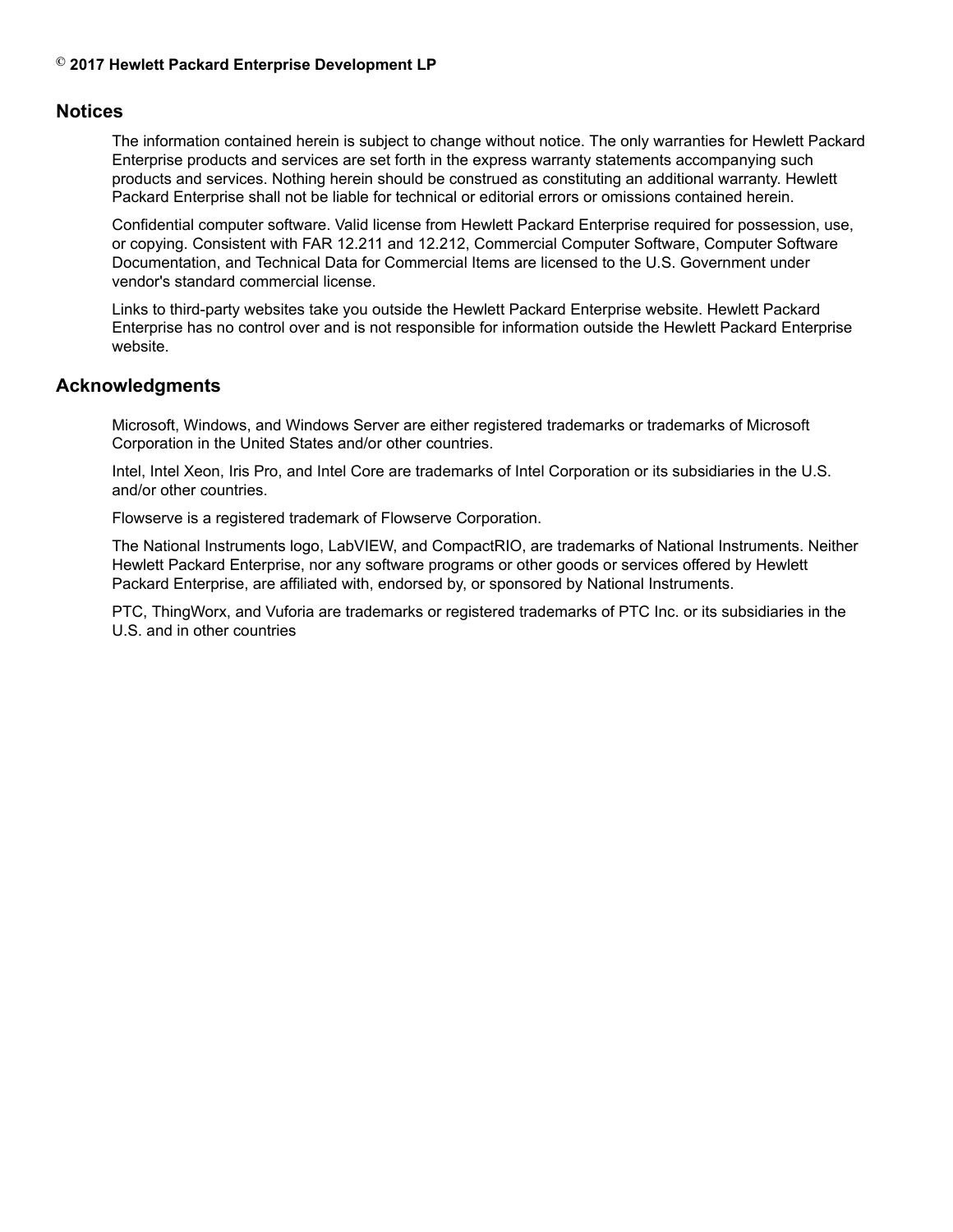### **Contents**

| Data security, connectivity, and location based services8                                                |    |
|----------------------------------------------------------------------------------------------------------|----|
|                                                                                                          |    |
| Data forwarding using HPE Edgeline IoT Systems 14                                                        |    |
| Edge computing using HPE Converged Edge Systems 15<br>Real-time data analysis and condition monitoring17 |    |
|                                                                                                          |    |
|                                                                                                          |    |
|                                                                                                          |    |
|                                                                                                          | 27 |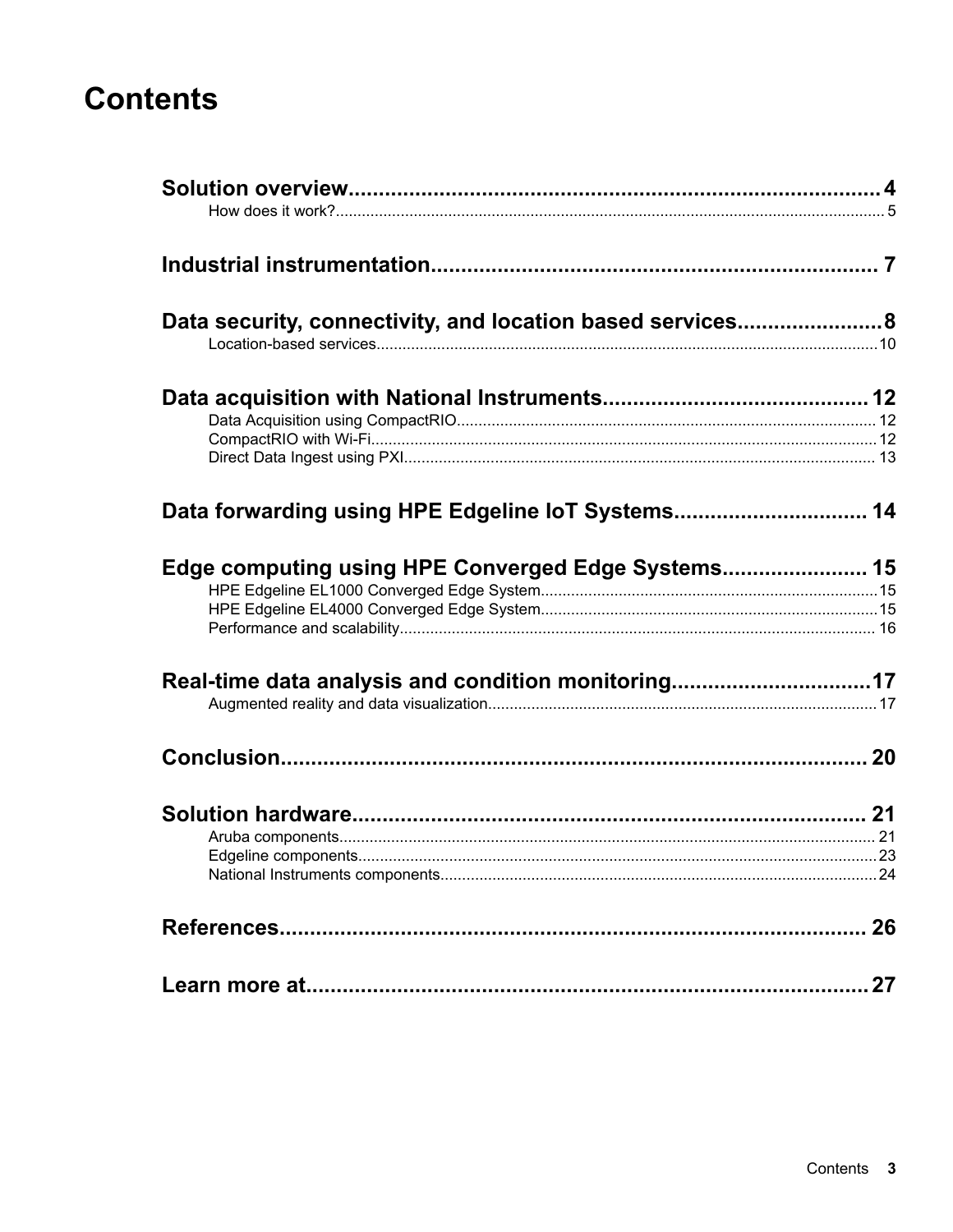## <span id="page-3-0"></span>Solution overview

Terabytes of data from industrial systems are constantly being generated out on the edge. Tapping in to this data source is key in driving better business outcomes through IoT. For example, modern oil platforms are bristling with more than 100,000 sensors and actuators that need real-time monitoring. Industrial pumps generate dozens of performance parameters so potential failures can be prevented if they are identified fast enough. Automobile manufacturing equipment produces large amounts of real-time data which, if processed fast enough, can identify defects before cars leave the assembly line. These and dozens of other use cases point to the need for processing horsepower and storage at the network edge for real-time insights that were previously only available from data center-based compute platforms.

Flowserve, Hewlett Packard Enterprise, National Instruments, and PTC have collaborated to create an industrial condition monitoring solution that runs in real time entirely at the network edge. The solution brings together leading edge pump technology combined with the latest data acquisition methods, secure wireless, edge computing, and analytics platforms. Plant owners and operators can now economically instrument all of their machines and instruments to proactively detect and diagnose faults for optimal performance, longer uptime, and lower mean time to repair.

There is a connected, predictive, and practical future emerging enabled by IoT. The combination of rapidly advancing technology, cost effective data acquisition and analysis allows plant operators to instrument equipment that is key to day to day operations. This has changed how customers and the industry think about "wired" and "wireless" devices. In addition, computing solutions are becoming more practical and cost effective with time and experience. There is a need even today for data acquisition solutions that are highly flexible, fast, reliable, and well suited to customers' industrial operating environments. Plant operators can connect their plant equipment directly, and in near real-time, to the key decision makers who can take appropriate action. Actions could include whether it be to continue operation, repair, or replace a piece of equipment to improve a system's performance.



#### **Figure 1: Modern oil platform**

"IDC predicts that by 2019 at least 40% of loT-created data will be stored, processed, analyzed, and acted upon close to, or at the edge of, the network. In so doing, streaming analytics will merge with machine learning and be trained on data lakes, marts, and content stores, accelerated by discrete or integrated processors. Companies are now driving better business outcomes by leveraging IoT to accelerate business by transforming data into insight."

- IDC FutureScape: Worldwide Internet of Things 2017 Predictions, Carrie MacGillivray, VP, IoT & Mobility, IDC Web Conference, November 8, 2016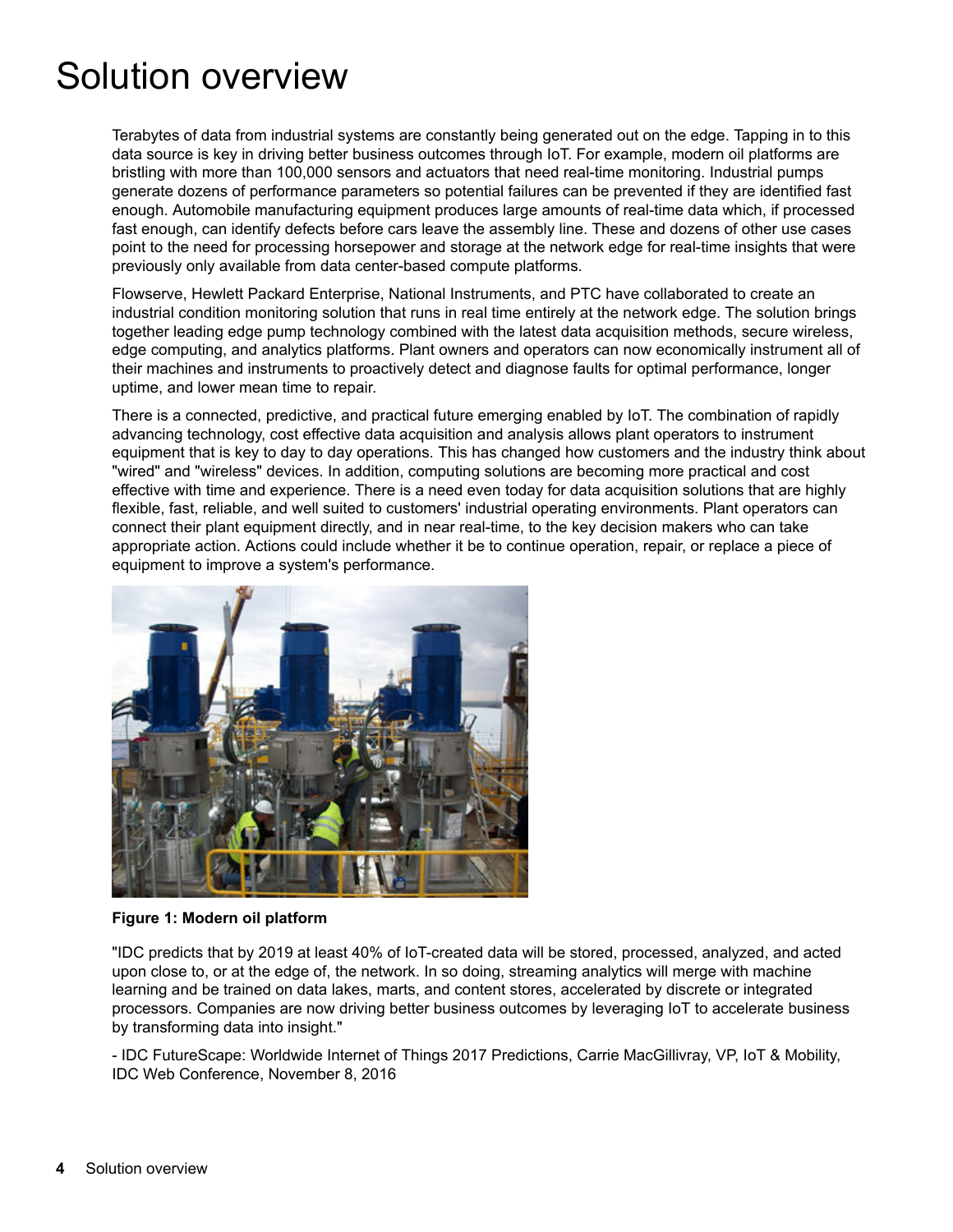### <span id="page-4-0"></span>**How does it work?**

The solution automates data acquisition using local sensors capturing analog data, to a real-time data analytics engine running on a data center-class compute platform. Actuators for system control can be added as needed. A video of the solution in action can be seen **[here](https://www.youtube.com/watch?v=FE-jGO6E1Vc)**. (HPE Technology, 2016)



#### **Figure 2: Solution Diagram and Data Path**

In this solution, the sensors are added to the industrial equipment for continuous analog data capture and actuators can be added as needed for further system control. Sensors and optional actuators are connected to a National Instruments RIO or DAQ data acquisition system for pre-processing and normalization, and then to either an Edgeline IoT System for transmission over the network or to an Edgeline Converged Edge System. The secure wireless network consists of Class 1 Division 1 access points - combining ruggedized Aruba APs mounted in explosion proof housings made by Extronics - located around the customer facility. The wireless network provides secure connectivity up to classified Top Secret if required for government deployments, manages quality of service, and provides location-based services.

HPE Edgeline Converged Edge Systems operate National Instruments and PTC software used in real-time data acquisition, analytics, condition monitoring, and system control to the industrial equipment. Real-time operating results are compared with ideal pump performance, and if suboptimal operation is detected the software identifies necessary corrective action. The Edgeline Converged Edge System is powerful enough to run near real-time computational fluid dynamics models and other known failure mode models, using machine learning to identify the type and source of the problem and its impact on the pump's service life.

After data is processed by the Edgeline Converged Edge System, it can be forwarded to a data center via the Aruba secure wireless network. If the optionally available cloud service is enabled, then the system will also check the operating conditions of similar pumps and processes to determine if the anomaly is known or new. The system can notify maintenance staff of problems using built-in Bluetooth or the plant's distributed control system (DCS) via secure Wi-Fi.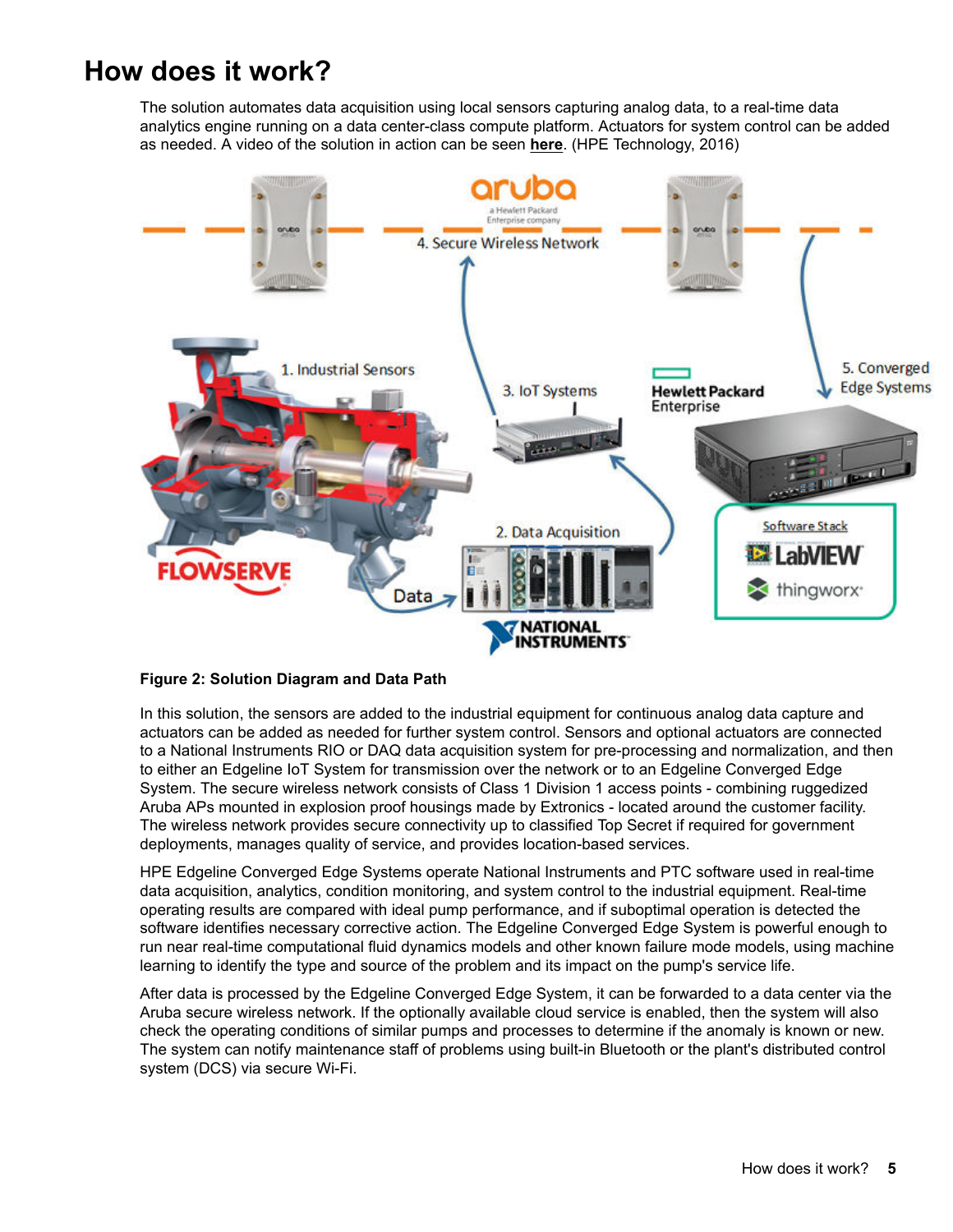HPE Edgeline Converged Edge Systems integrate unprecedented edge compute, data capture and control, datacenter-class security, device and systems management, as well as large storage capacity to provide heavy-duty analytics and insights to the edge. This enables businesses to make real-time decisions and add value to their operational processes to result in better business outcomes. The Edgeline EL1000 also prevents cloud lock-in by not having to send data back to the cloud or data center. It addresses latency, bandwidth, cost, security, duplication, corruption, and compliance issues, enabling three critical components of savings and success-time, money, and time to action.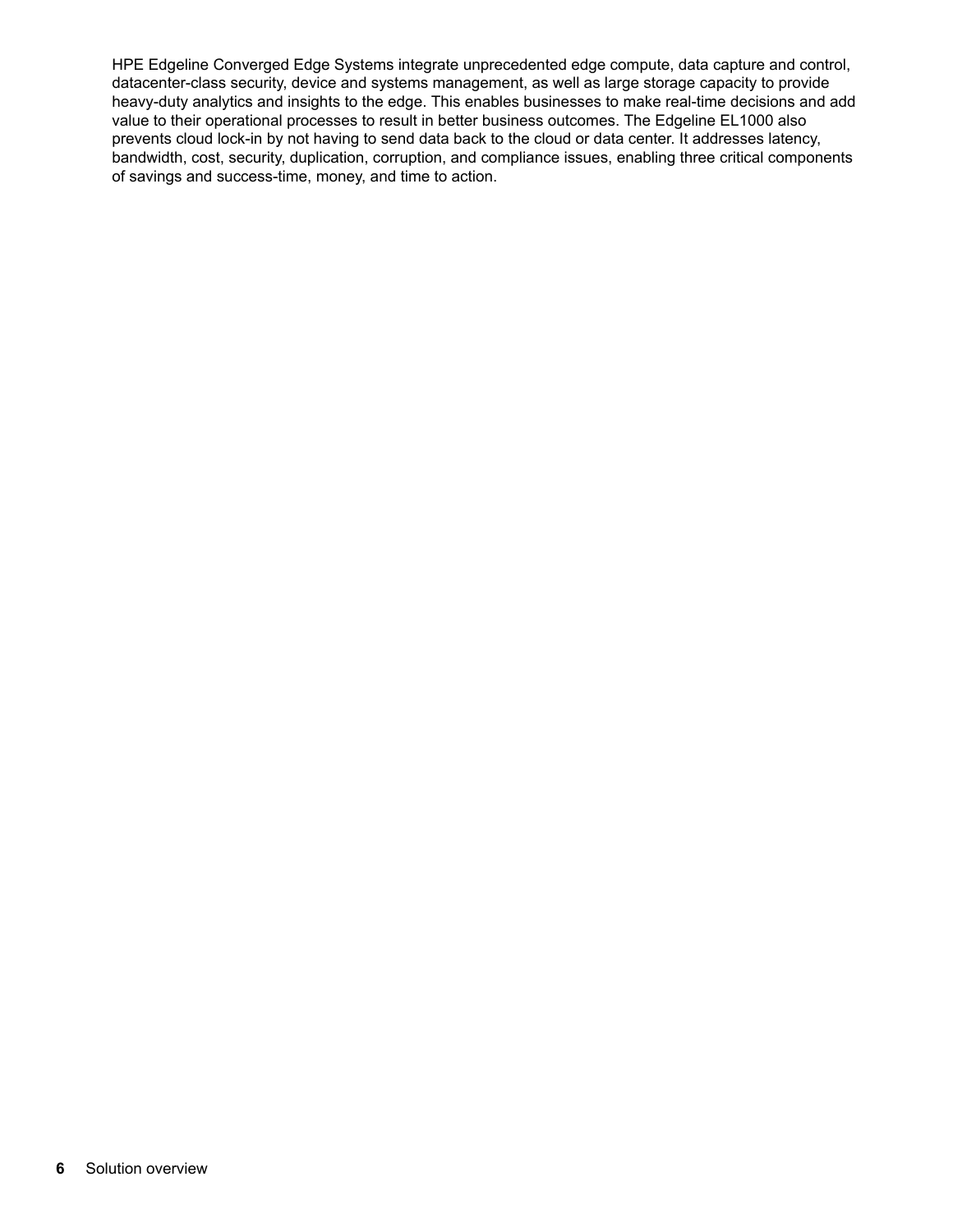## <span id="page-6-0"></span>Industrial instrumentation

When creating an IoT solution, it is important to first identify the industrial system to monitor and analyze, how data will be used, and the business use case(s) that may be driving the transformation effort. In this solution, a need to provide real-time condition monitoring, anomaly detection, and predictive maintenance were the business use cases to improve upon for an industrial pump system. It is also important to identify the data to capture when beginning to instrument industrial equipment. For example, in this solution vibration, temperature, flow rate, voltage, and current were the data metrics used to monitor conditions and detect anomalies within the industrial system. Once the data type is determined then the industrial equipment can be instrumented with the appropriate sensors.



**Figure 3: Connecting Industrial Sensors to Flowserve Pump** 

Equipment control is an additional feature in order to remotely monitor, maintain, and take action when necessary for the industrial systems. Valves in the Flowserve pump can be controlled via National Instruments software or from a remote location over the secure wireless network. Every facility has rules regarding remote device control, so the system is flexible enough to permit or block remote control based on local rules.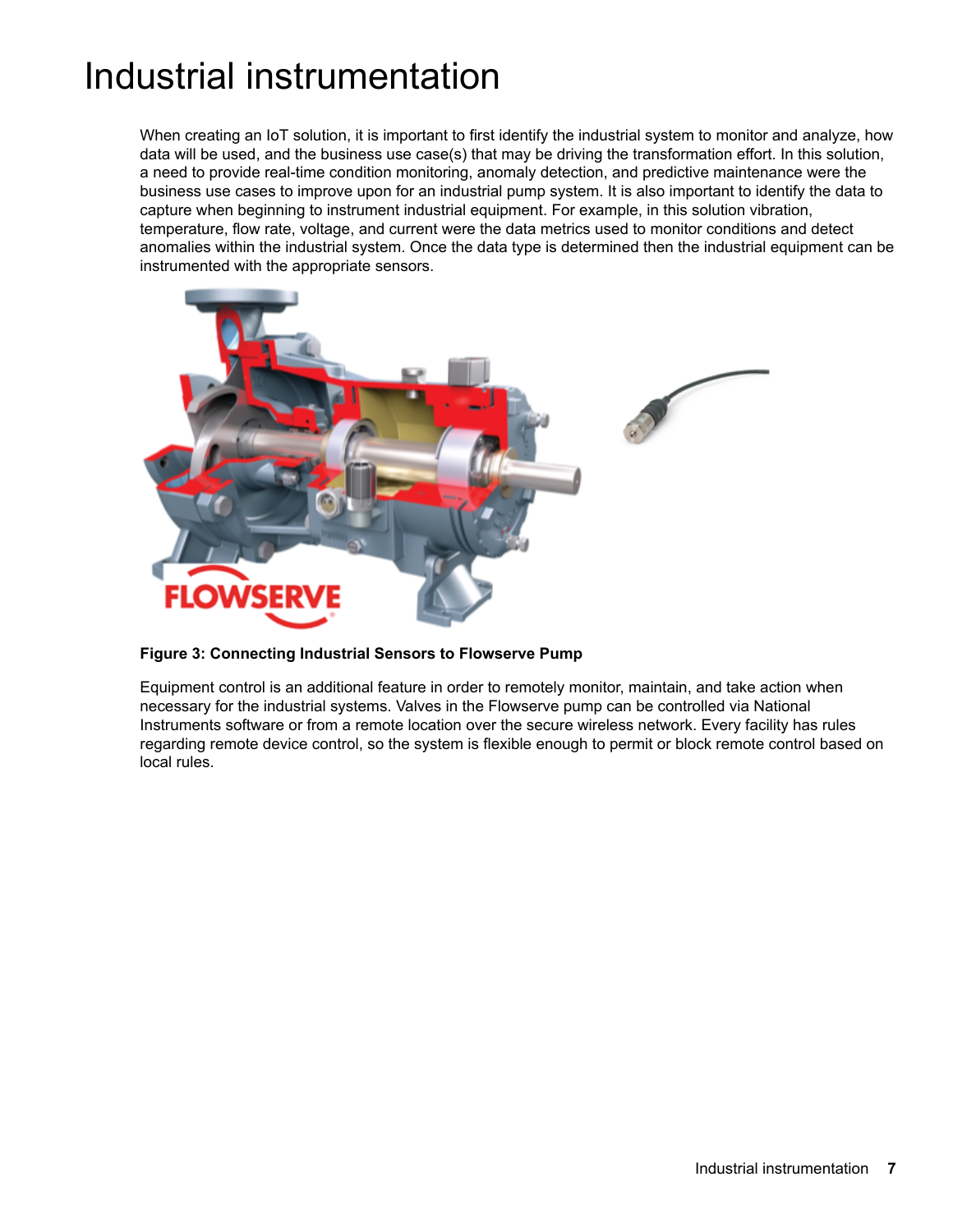# <span id="page-7-0"></span>Data security, connectivity, and location based services

The Internet of Things is inherently untrustworthy, and the objective of the Aruba Connect and Protect architecture is to assert trust where it does not exist today. This is achieved by inserting layers of protective services starting with physical layer connectivity and extending through protocol conversion, authentication, encryption, secure tunneling, role- and policy-based access, and ending with supervisory analytics.

The architecture is based on the Aruba Adaptive Trust model, a defensive framework that leverages contextual information from a multitude of sources to scrutinize user and device security posture before and after they connect. Adaptive Trust dispels the old notion of a fixed security perimeter that surrounds the physical network, which no longer applies because devices can now connect and work from practically .anywhere



#### **Figure 4: Aruba IoT Connect and Protect Architecture**

Following the red-black architecture model, untrusted devices are shown in red at the bottom of the Connect and Protect architecture. Their identity and the data they generate are not yet trusted. If the legacy devices don't use standard IP networking then PHY and protocol conversion are applied in the Edgeline IoT System or Converged Edge System. The objective is to modify device communications so that modern protective services, represented by the orange rings, can then be applied.

Access rules and context—collectively called "policies"—determine how, when, and where IoT Devices can access network resources. IoT policy management, network access control, and endpoint compliance for IoT Devices, and the technicians that support them, are handled by the Aruba ClearPass Access Management System.

The ClearPass IoT Device Profiler automatically discovers and classifies IoT Devices, regardless of device type, using a variety of contextual data including MAC OUIs, DHCP fingerprints, and other identity-centric device data. Upon connection, unmanaged non-802.1X devices are classified as known or unknown to the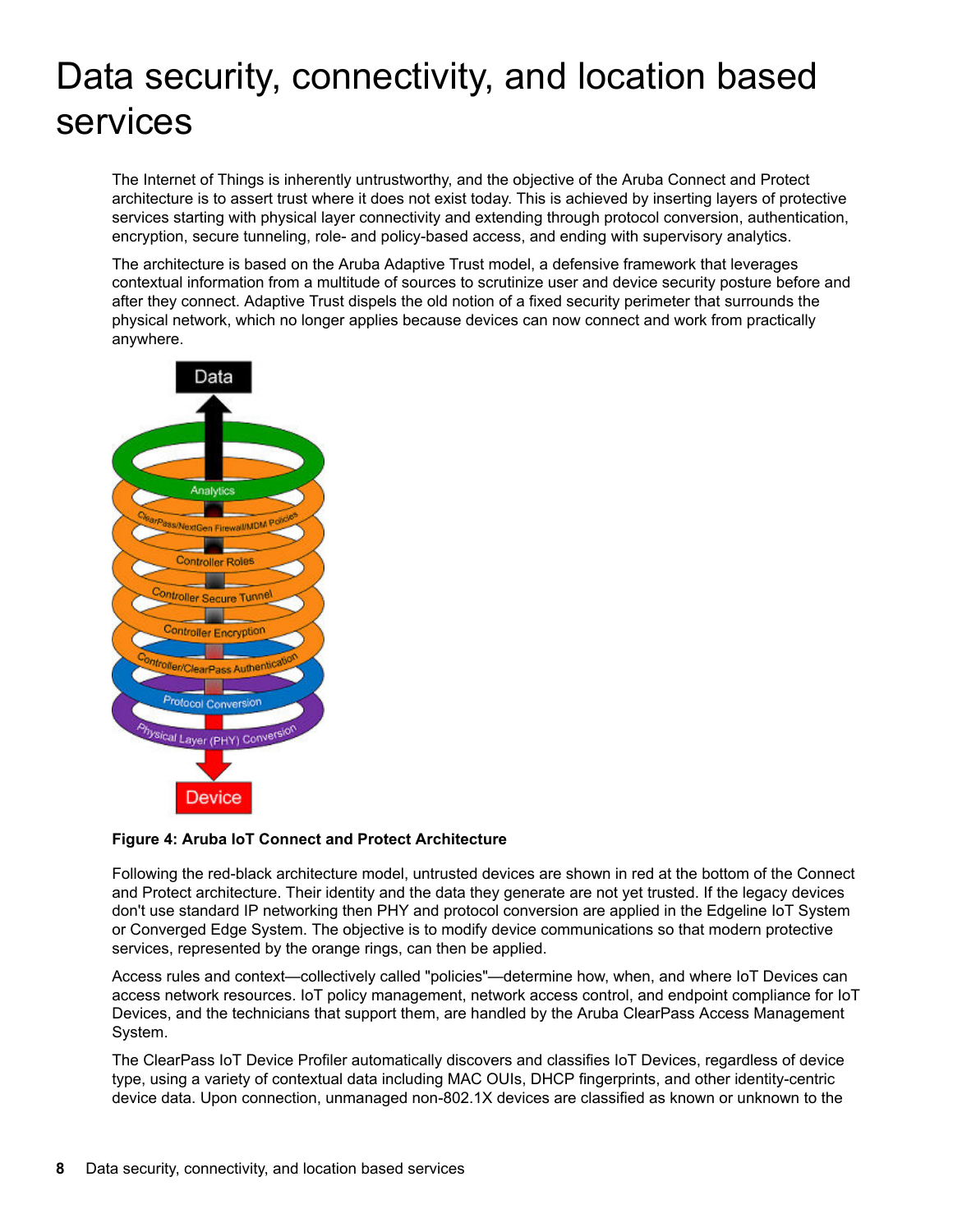network based on the presence of their MAC address in an external or internal database. Stored profiling signatures identify device profile changes and dynamically modify authorization privileges. For example, if a Windows PC tries to masquerade as a Flowserve pump, the policy manager will automatically deny access.

ClearPass authentication services validate the authenticity of any IoT Device connecting to the network, locally or remotely. Authentication can be managed independently by ClearPass or in conjunction with existing AAA resources already in use. Both single and two-factor authentication are supported assuming the IoT Device is capable of responding to a two-factor challenge.

Since attacks can have many origins, a holistic approach to IoT device threat prevention must operate at every level of the network - from profiling IoT Devices to governing when and how they access the network, applications, and northbound Internet traffic. ClearPass achieves this by sharing policies and threat notifications with MDM, EMM, SIEM, and northbound next-gen firewalls. Each platform operates at a different point of enforcement, and working in concert they address IoT threat scenarios at every network level.

If a more advanced IoT Device with an operating system is used then ClearPass endpoint posture assessment will ensure compliance with access authorization policies before the device connects, for example, the device is not allowed to connect unless it has the latest anti-virus, anti-spyware, firewall, and peer-to-peer application policy settings. Automatic remediation services enable non-compliant loT Devices to become compliant and then connect without manual intervention. More information about Aruba ClearPass can be found [here](http://www.arubanetworks.com/products/security/network-access-control/).

ClearPass works in conjunction with Aruba's wireless, wired, and remote access solutions to provide security wherever a device or user connects. Wireless offers the greatest flexibility because it supports both fixed devices like pumps, and mobile devices for maintenance personnel such as laptops and tablets. For high security government applications Aruba offers TAA compliant FIPS 140-2 solutions that support loT application up to classified Top Secret.

Aruba wireless can operate point-to-point, point-to-multipoint, and in a mesh. In mesh mode the wireless signal hops from access point to access point until arriving at its final destination, extending the range of wireless communication. Access points are available in ruggedized indoor and watertight outdoor versions, and with explosion proof enclosures for use in Class 1 Division 1 areas.

More information about Aruba networking products can be found [here](http://www.arubanetworks.com/products/networking/).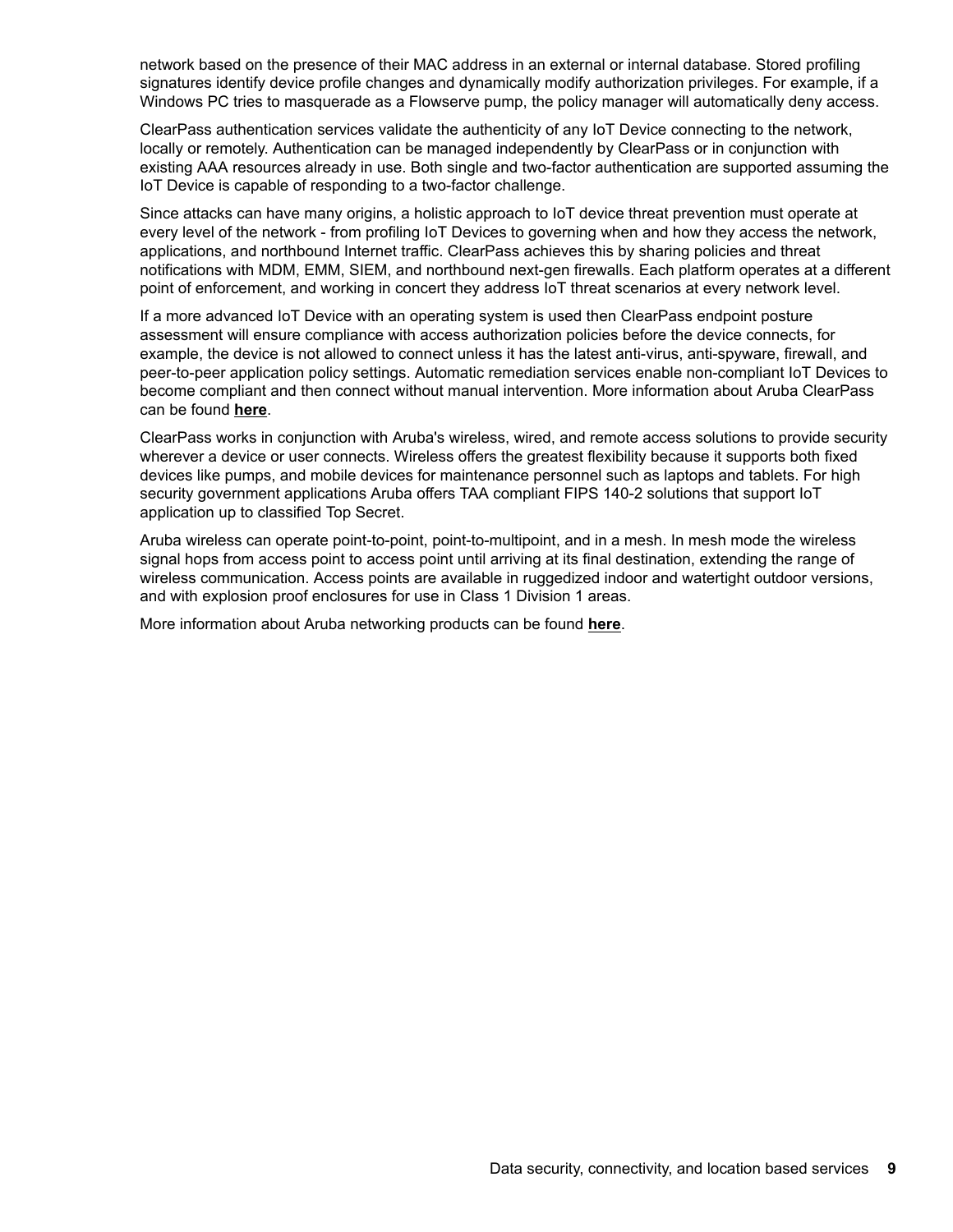<span id="page-9-0"></span>

Ruggedized Wi-Fi Access Point For IoT Applications



Extronics Class I. Div. 1 Enclosurefor Aruba Access Points

**Figure 5: Aruba networking products** 

### **Location-based services**

Aruba location-based services enable users to answer three key questions that are applicable across a broad range of applications: Where am I? Where are they? Where is it? The solutions enable workers to find machines in need of service, find each other during a mustering event, and locate spare parts in a logistics facility.

Aruba's self-navigation, or wayfinding, solution called Meridian provides self-guided maps, geofencing to indicate when an area is entered or exited, and push messaging services to alert when entering a dangerous area. The service makes use of the following components:

- Beacons Bluetooth Low Energy (BLE) devices that trigger an app when the device comes within range
- Meridian Application runs on a smart phone or tablet
- Meridian Service manages system configuration and mapping



**Figure 6: Meridian IoT Wayfinding Solution**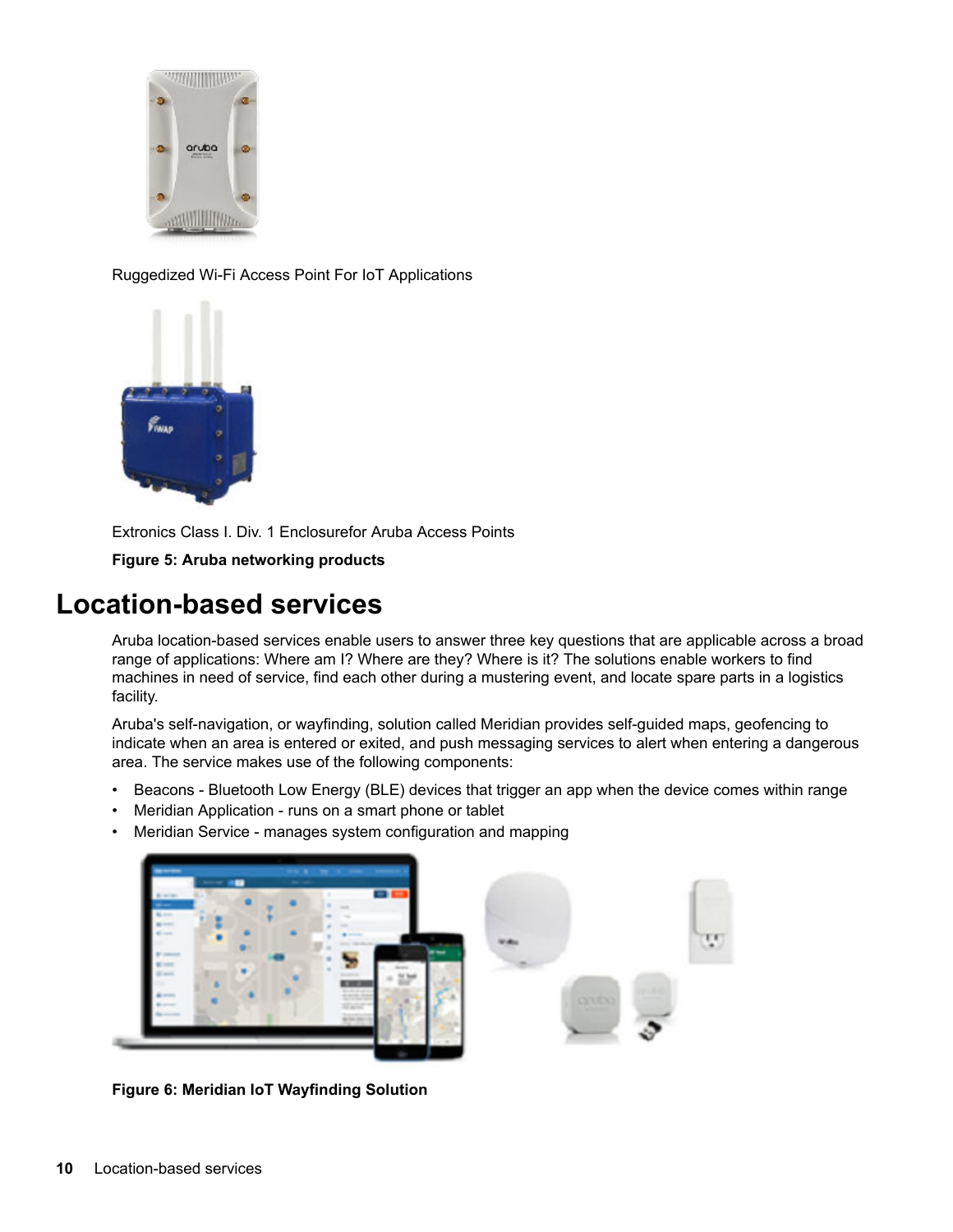Meridian wayfinding enables contractors, auditors, and visitors to navigate industrial sites without assistance, conserving operational and administrative resources. Upon arriving at the target destination, additional information can be displayed, such as machine user and service guides, and maintenance records.

More information about Aruba Meridian and beacon solution can be found *[here](http://www.arubanetworks.com/assets/so/SO_MobileEngagement.pdf)*.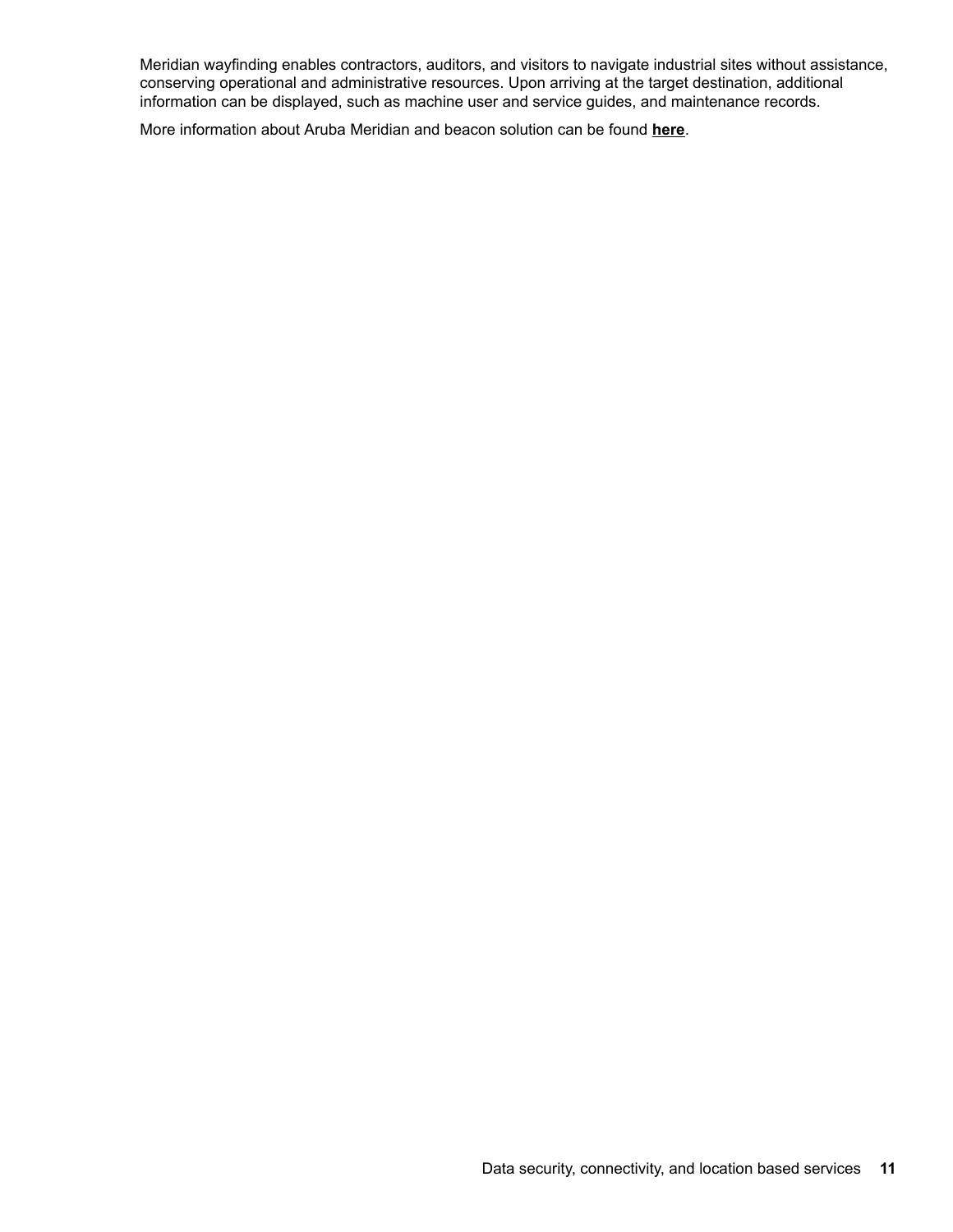# <span id="page-11-0"></span>Data acquisition with National Instruments

Connected sensors and industrial systems require a data acquisition device for analog data acquisition and conversion from analog to digital format. The analog to digital conversion occurs on controller modules connected to each sensor input and then presented upstream for data acquisition software to interface with. Data acquisition software, for example National Instruments LabVIEW<sup>™</sup>, is used in the solution as the foundation to acquire data and interface with the FPGA within the data acquisition device. NI LabVIEW software is a graphical programming platform which simplifies the visualization, creation, and coding of data acquisition systems. NI LabVIEW can either be embedded directly on the NI cRIO controller, or be installed on HPE Edgeline edge compute systems.

Data acquisition systems from National Instruments come in many different forms based on how data will be acquired and converted for upstream analysis systems. This section will review three options for data acquisition used in this solution.

### **Data Acquisition using CompactRIO**

The first option is for each data acquisition device to run an embedded version of LabVIEW for a one-to-one data acquisition model between industrial system and data acquisition device. In this case, sensors and actuators can be directly connected to real-time embedded controllers, interfaced via a wireless link, or with an FPGA which provide the analog to digital data conversion locally. NI CompactRIO<sup>™</sup> systems are used for this type of data acquisition and data conversion in a hazardous environment. Vibration, flow, temperature, and power data is then forwarded through HPE Edgeline IoT Systems to upstream HPE Edgeline Converged Edge Systems for real-time data analysis.



Embedded data acquisition using a cRIO-9068 controller:

**Figure 7: cRIO-9068 controller** 

### **CompactRIO** with Wi-Fi

If a wired network connection to upstream analysis systems is not available. National Instruments also offers wireless data acquisition options using the cRIO-9037 as shown in the following figure. In this option multiple cRIO-9037 systems can be remotely managed by LabVIEW within a single HPE Edgeline system when scaling to multiple data acquisition devices.

Data acquisition using a cRIO-9037 Wi-Fi enabled controller: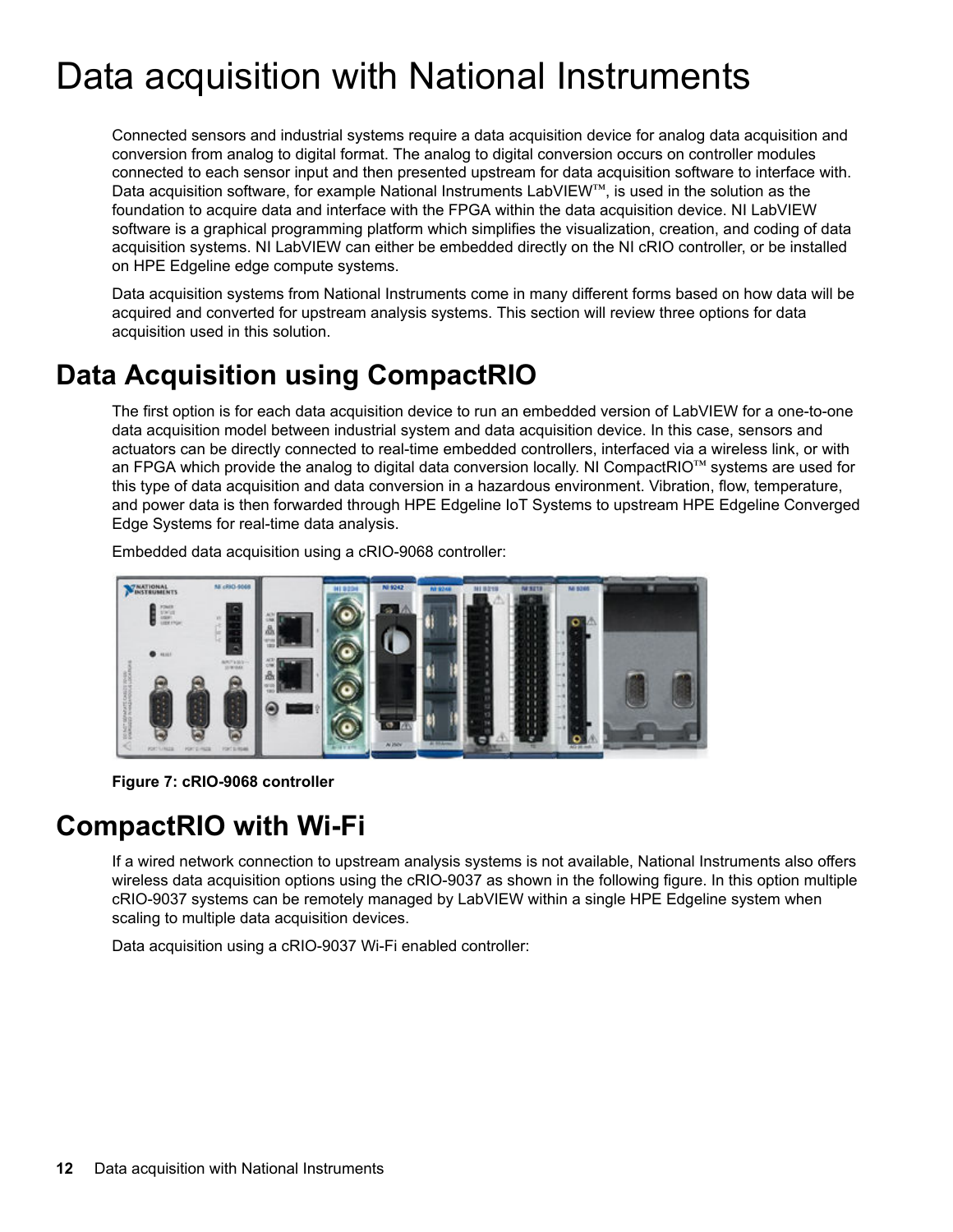<span id="page-12-0"></span>

Figure 8: cRIO-9037 Wi-Fi enabled controller

## **Direct Data Ingest using PXI**

In addition to cRIO, there are options for remote data acquisition devices installed near industrial equipment to be remotely managed within a single Edgeline system.

Edgeline converges data acquisition, control, and analysis with enterprise-class computing and remote management into a single system using Edgeline EL1000 and EL4000 Converged Edge Systems. The EL1000 and EL4000 can direct ingest industrial sensor data via a PXI or PXIe card inserted into the Edgeline chassis. See the Edge Computing using HPE Converged Edge Systems section of this document to see an example of how data acquisition is used with a direct PXIe connection to Edgeline Converged Edge Systems.

More information about PXI can be found [here](http://www.pxisa.org/).

The following figure depicts the NI-9154 MXI-Express RIO chassis when in use with PXI-based data ingest on HPE Edgeline EL1000 Converged Edge Systems.



**Figure 9: NI-9154 MXI-Express RIO chassis**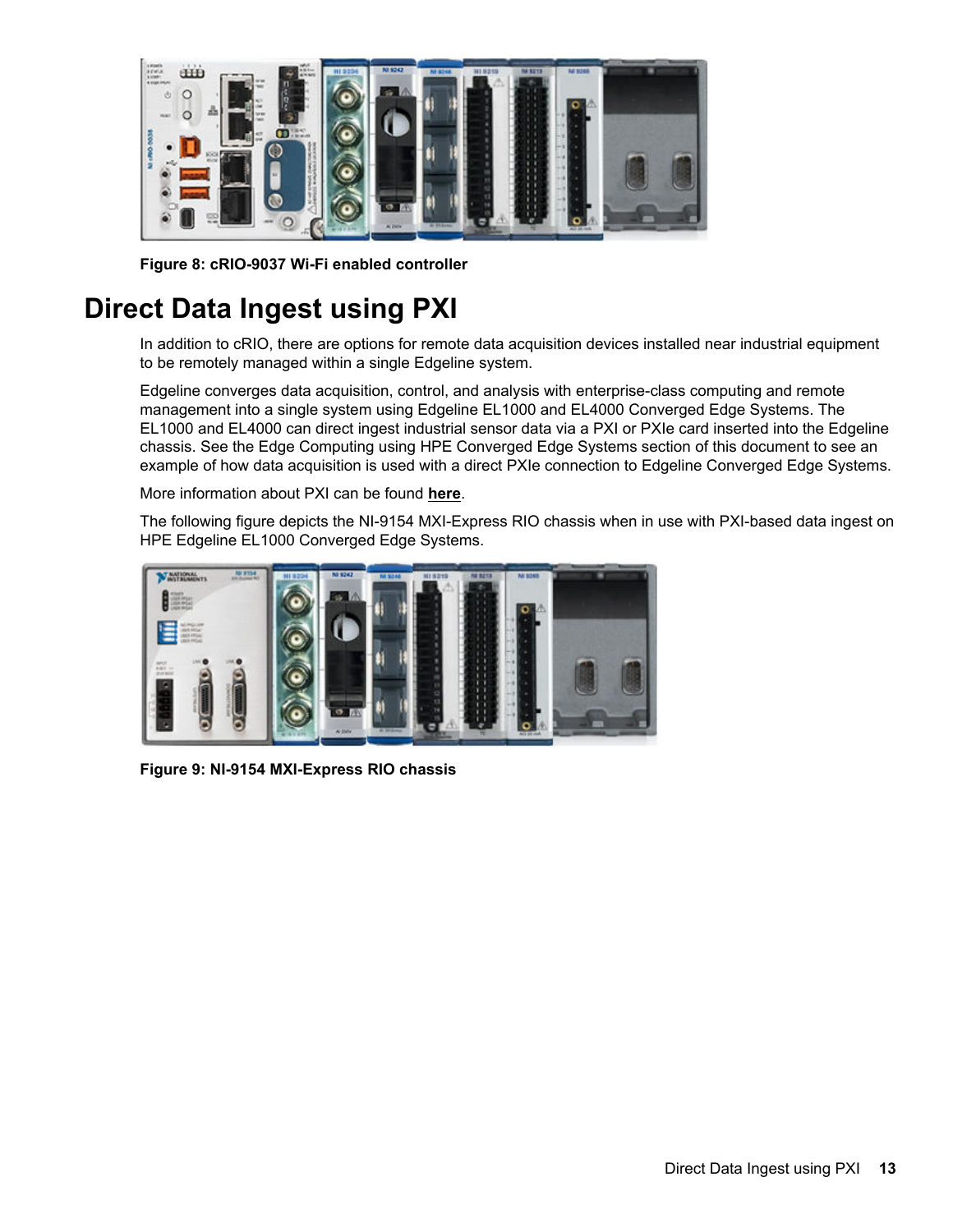# <span id="page-13-0"></span>Data forwarding using HPE Edgeline IoT **Systems**

The NI RIO systems are connected to the HPE Edgeline Converged Edge Systems either indirectly through HPE Edgeline IoT Systems, through a network connection, or directly through PXI/PXIe. HPE Edgeline systems aggregate and forward real-time data to upstream analytics systems. These systems provide multiple connectivity options including Bluetooth Low-Energy, cellular, wi-fi, Ethernet, serial, GPIO, and PoE for industrial devices, sensors, and data acquisition systems in hazardous areas, extreme weather, or remote environments. Edgeline IoT systems come in two forms based on the compute requirements. They also have sufficient processing power to preprocess data prior to forwarding it upstream.



Figure 10: HPE Edgeline EL10 with dual-core Intel Atom



**Figure 11: HPE Edgeline EL20 with dual-core Intel i5**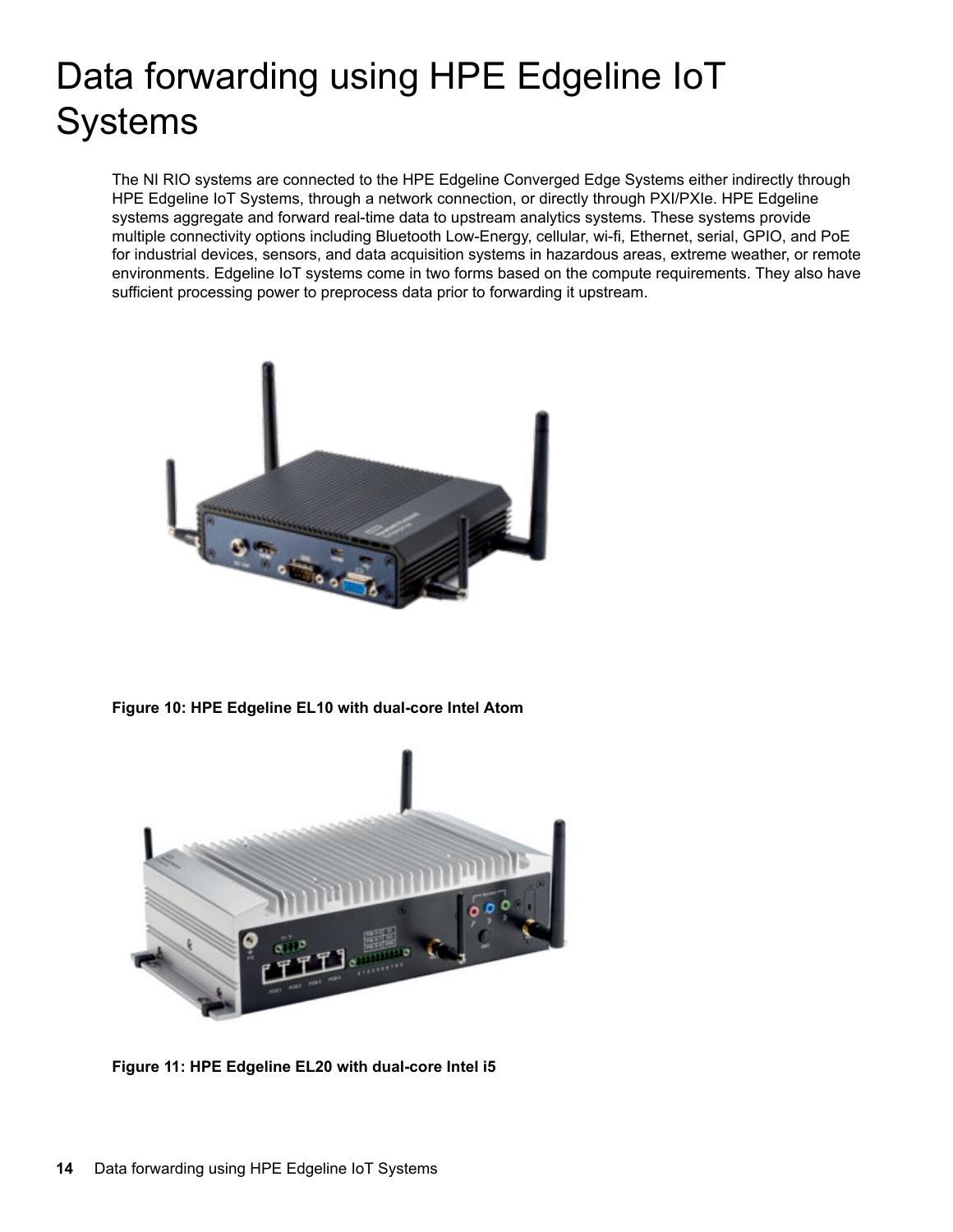# <span id="page-14-0"></span>Edge computing using HPE Converged Edge **Systems**

The need to quickly analyze and drive business decisions based on real-time data accentuates the need for edge computing. HPE has created unique systems that are purpose-built for converging real-time data efficient, ruggedized platforms with a broad range of network connectivity and data acquisition options to acquisition, enterprise-class computing, and remote manageability. HPE Edgeline systems are energyaccommodate even the most complex industrial applications and use cases. Chassis type, number of servers, number of CPU cores, memory, and storage can all be tailored to site requirements.

### **HPE Edgeline EL1000 Converged Edge System**

A single HPE EL1000 Converged Edge System with an HPE ProLiant m510 server cartridge can provide data acquisition, condition monitoring, machine learning, and predictive maintenance capabilities for a complex real-time industrial pump application without requiring cloud connectivity. There were three data acquisition methods tested.

The first method used a network connected NI cRIO-9068 embedded controller for remote data acquisition. The second method utilized a cRIO-9037 controller for wireless data transmission to the HPE Converged Edge System. The third method utilized direct data ingest on the HPE ProLiant m510 server cartridge using a PXIe card connected to the NI-9154 MXI-Express RIO chassis. This method used less than two cores of the HPE ProLiant m510 server cartridge during data acquisition. In all cases, data acquisition, control, and real-<br>time data analysis were converged onto the same HPE ProLiant m510 server cartridge.

See the Data Acquisition with National Instruments section of this document for more information on the data acquisition methods used in the solution. All data analysis components including data modeling, machine learning, real-time data analysis, and predictive maintenance was performed locally in real-time on the EL1000 without requiring connectivity to the cloud or a remote datacenter. In the case of events and status changes, connectivity to the cloud can be integrated directly from the EL1000 to order parts, request service, dispatch technicians, and upload status or model changes to remote operation centers.

The versatile Edgeline chassis can be wall or rack mounted, and the wide temperature range supports a host of operating environments. HPE Edgeline EL1000 and EL4000 enables enterprise-class out of band remote manageability through HPE Integrated Lights-Out technology embedded directly on HPE ProLiant server .cartridges



**Figure 12: HPE Edgeline EL1000 Converged Edge System** 

### **HPE Edgeline EL4000 Converged Edge System**

The HPE EL4000 chassis supports up to four HPE ProLiant m510 server cartridges, for a total of 64 Intel Xeon cores. This flexible design allows the unit to scale the monitoring solution across a large number of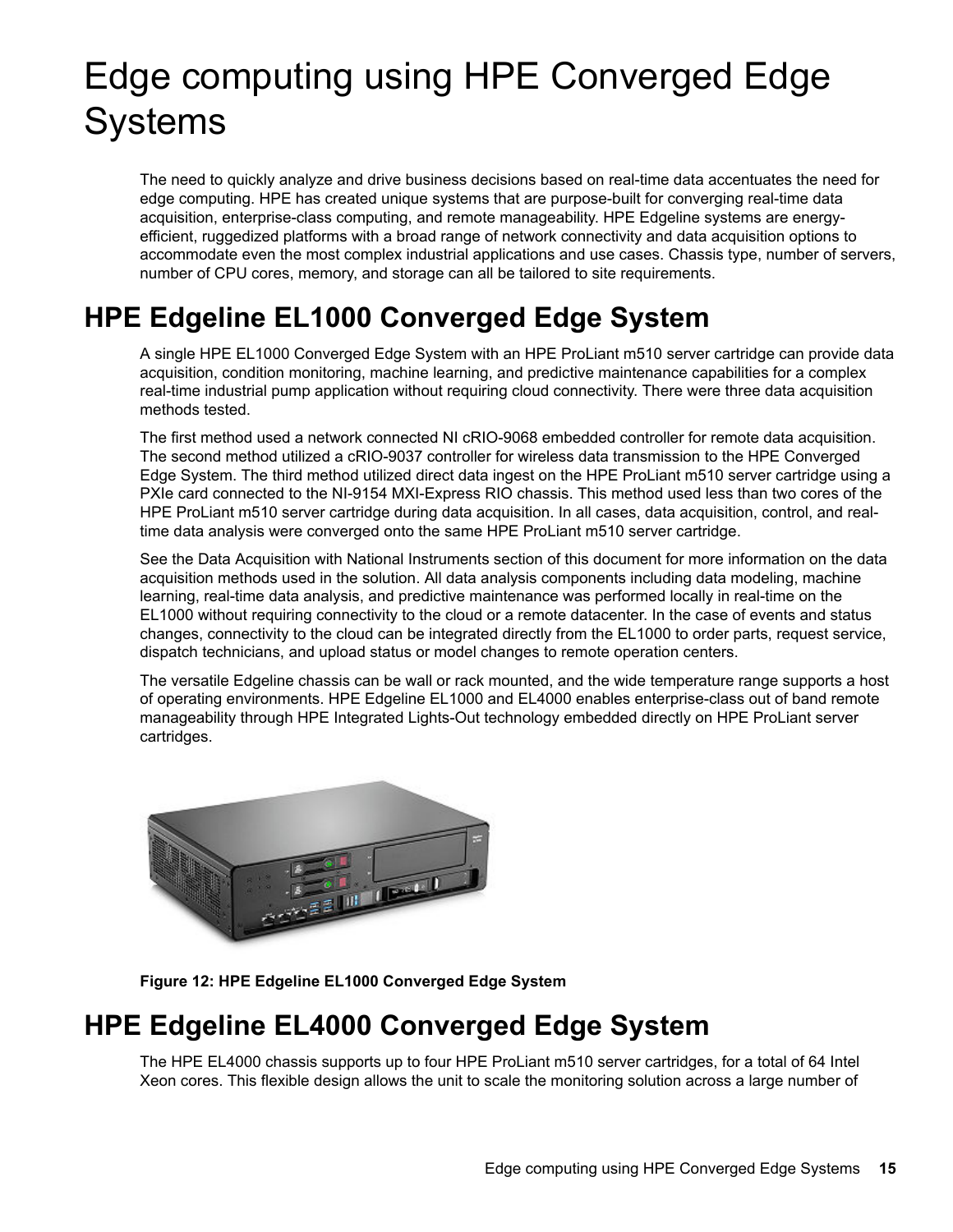<span id="page-15-0"></span>industrial systems or for configuring redundancy within the solution. The EL4000 operates in the same manner as an EL1000 with the exception that it has redundant power options.



Figure 13: HPE Edgeline EL4000 Converged Edge System

### **Performance and scalability**

Real-time analysis and condition monitoring of a single pump can be accomplished using a single ProLiant m510 server cartridge. Up to three pump systems can be simultaneously monitored by an 8-core server cartridge, and scaled to six pump systems using a single 16-core HPE ProLiant m510 server cartridge. The following matrix presents how many cores are required for different sized pump applications.

| <b>HPE Edgeline Chassis</b> | <b>Server Core Count</b> | <b>Server Memory</b> | # of Monitored Pumps |
|-----------------------------|--------------------------|----------------------|----------------------|
| EL1000                      |                          | 32 GB                |                      |
| EL1000                      | 16                       | 64 GB                | 6                    |
| EL4000                      | $4 \times 8$             | 4 x 32 GB            | 12                   |
| EL4000                      | $4 \times 16$            | 4 x 64 GB            | 24                   |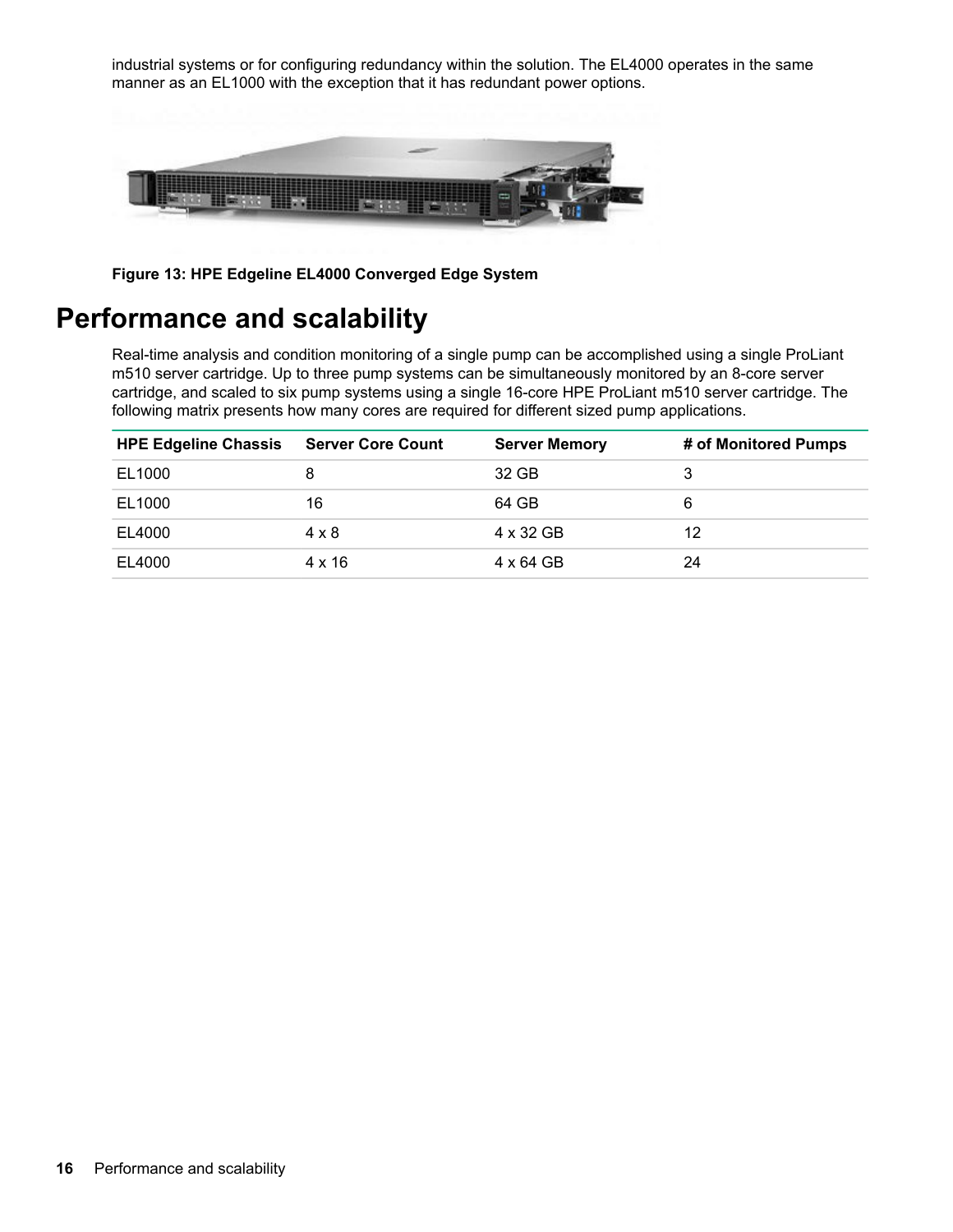## <span id="page-16-0"></span>Real-time data analysis and condition monitoring

ThingWorx by PTC provides condition monitoring and real-time data analysis of industrial systems, as well as machine learning and power predictive maintenance metrics for devices like the Flowserve industrial pump. ThingWorx is an IoT platform that reduces time, cost, and risk required to build innovative industrial IoT solutions and applications that meet a variety of loT use cases. ThingWorx running on the HPE Edgeline EL1000 Converged Edge System creates the backbone for condition monitoring, analysis, and predictive maintenance of real-time systems running at the edge.

ThingWorx was deployed using four cores of the HPE ProLiant m510 server cartridge running in the HPE Edgeline EL1000 Converged Edge System. Anomaly detection and predictive maintenance works by creating a known or working model of an industrial system or set of data. ThingWorx trains data models by collecting real-time data of industrial systems and correlating the data into expected ranges of values for the model. ThingWorx then analyzes and compares the current states of industrial systems to the trained models in order to detect system anomalies and determine equipment maintenance predictions. Once an anomalous state change occurs within the monitored system ThingWorx in near real-time identifies the anomalies, followed by root-causing the condition such as misalignment, cavitation, or low flow, and then updates the maintenance predictions used by service technicians. This type of monitoring provides continuous condition monitoring and predictive maintenance recommendations for industrial pump systems.

Normal operation during real-time analysis and condition monitoring of a single industrial pump required a single HPE ProLiant m510 server cartridge. Performance was stable at less than a combined 30% CPU usage for data acquisition, real-time analysis, and condition monitoring which means up to three pump systems could be monitored by the same 8-core server cartridge, and even increased to six pump systems using the 16-core version of the HPE ProLiant m510 server cartridge. During the occasional data modeling and training periods the system may utilize a higher amount of resources than during normal operation and should be planned for accordingly.

More information about ThingWorx can be found [here](http://www.ThingWorx.com).

### **Augmented reality and data visualization**

PTC's Vuforia technology is an augmented reality application that can be used to build new, immersive user experiences in order to transform the way users create, operate, and service products. In industrial pump applications, Vuforia delivers augmented reality and real-time visualization of data, anomalies, and predictions. Connecting over a secure Aruba wi-fi network, Vuforia enables mobile service technicians and system engineers to view a digitized version of internal system details, current data points, anomalies, and predictions all while monitoring and maintaining industrial systems in real time.

More information about PTC's Vuforia AR Platform can be found [here](http://www.ptc.com/augmented-reality).

The following figures show ThingWorx and Vuforia in use for real-time analysis, condition monitoring, and predictive maintenance of an industrial pump system. The operational status, predictions, and alerts continuously update as the states of the pump changes. The immersive user experience through Vuforia can be seen from a mobile device at the pump. Vuforia will also continuously display the real-time operational status, predictions, and alerts as they occur.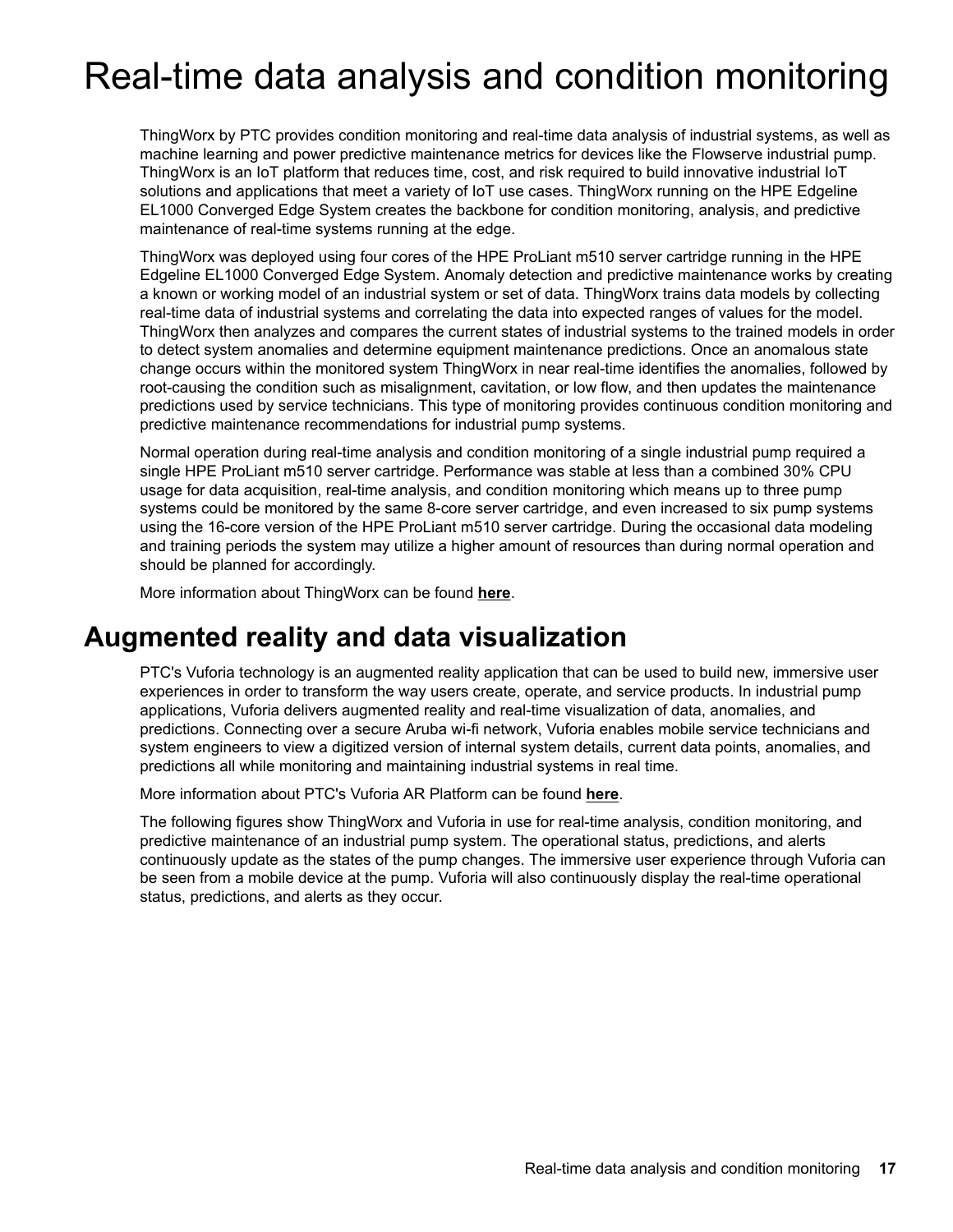

Figure 14: ThingWorx Dashboard showing real-time analytics and predictive maintenance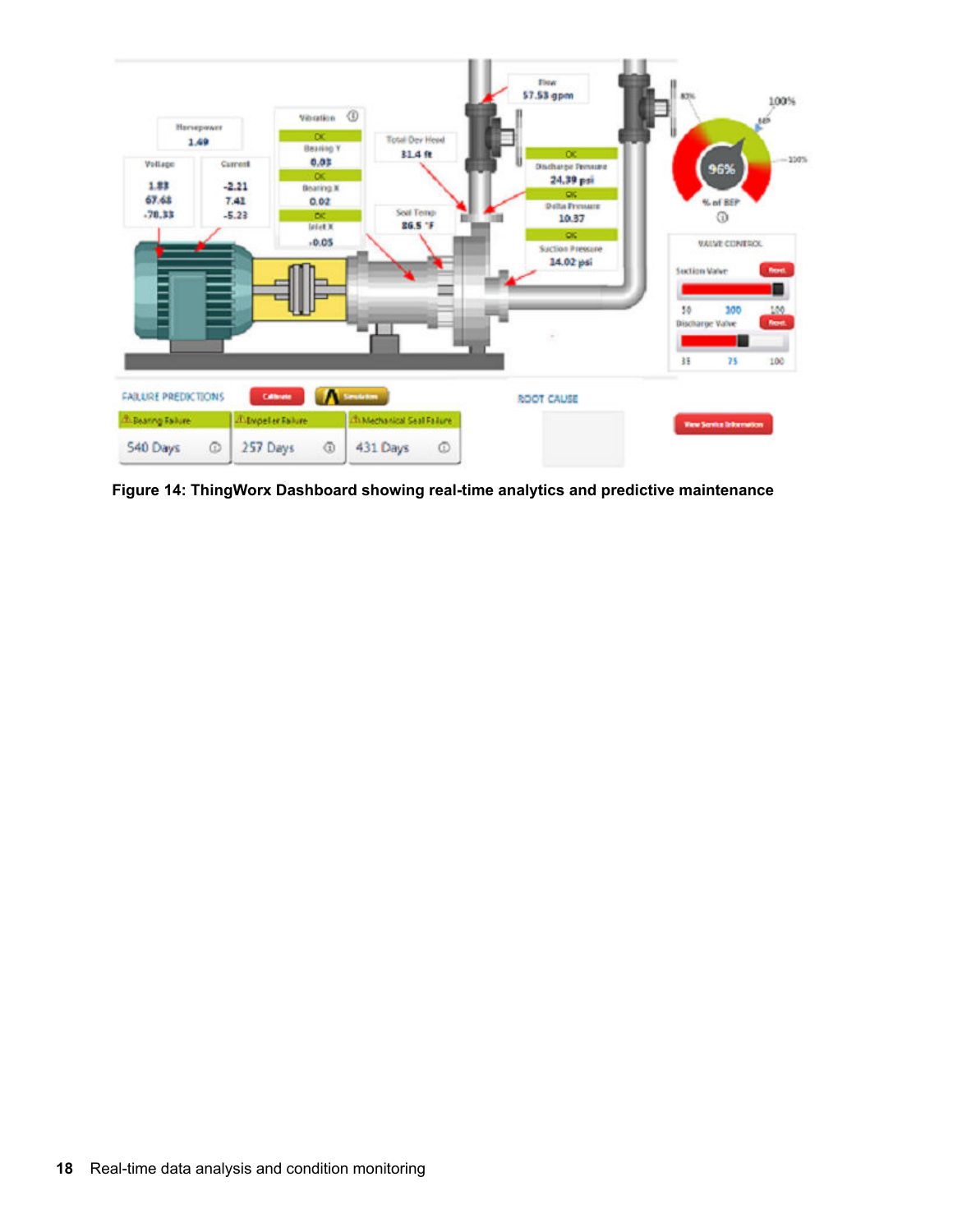

Figure 15: Vuforia immersive user experience from a mobile device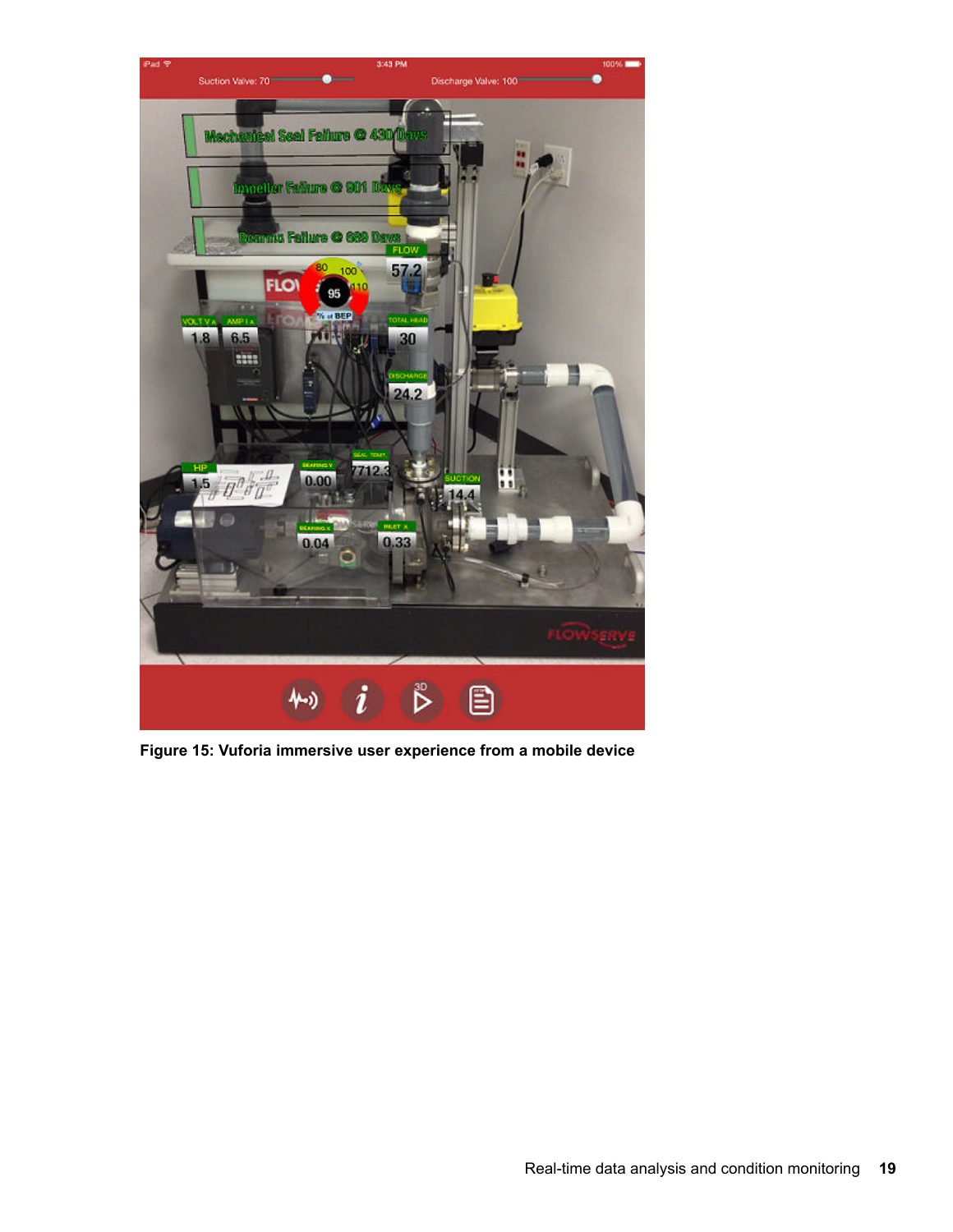## <span id="page-19-0"></span>Conclusion

HPE Edgeline products bring data center-grade computing to the network edge, delivering real-time insights that drive efficiency and productivity. Used in conjunction with a secure Aruba wireless network, and powerful application software from National Instruments and PTC, Edgeline can transform data into insights faster, and more economically, than was previously possible.

Flowserve leverages this powerful compute capability to optimize the operational lifecycle of their pumps, improving run time performance and opening a window into the impact of service issues on operational life. These insights enable site engineers to repair and replace parts before a failure occurs, keeping processing running and maximizing the throughput of their oil and gas customers.

You can reap the benefits of this solution for your equipment or plant by contacting your local Hewlett Packard Enterprise representative. More information can be found [here](http://www.hpe.com/info/edgeline).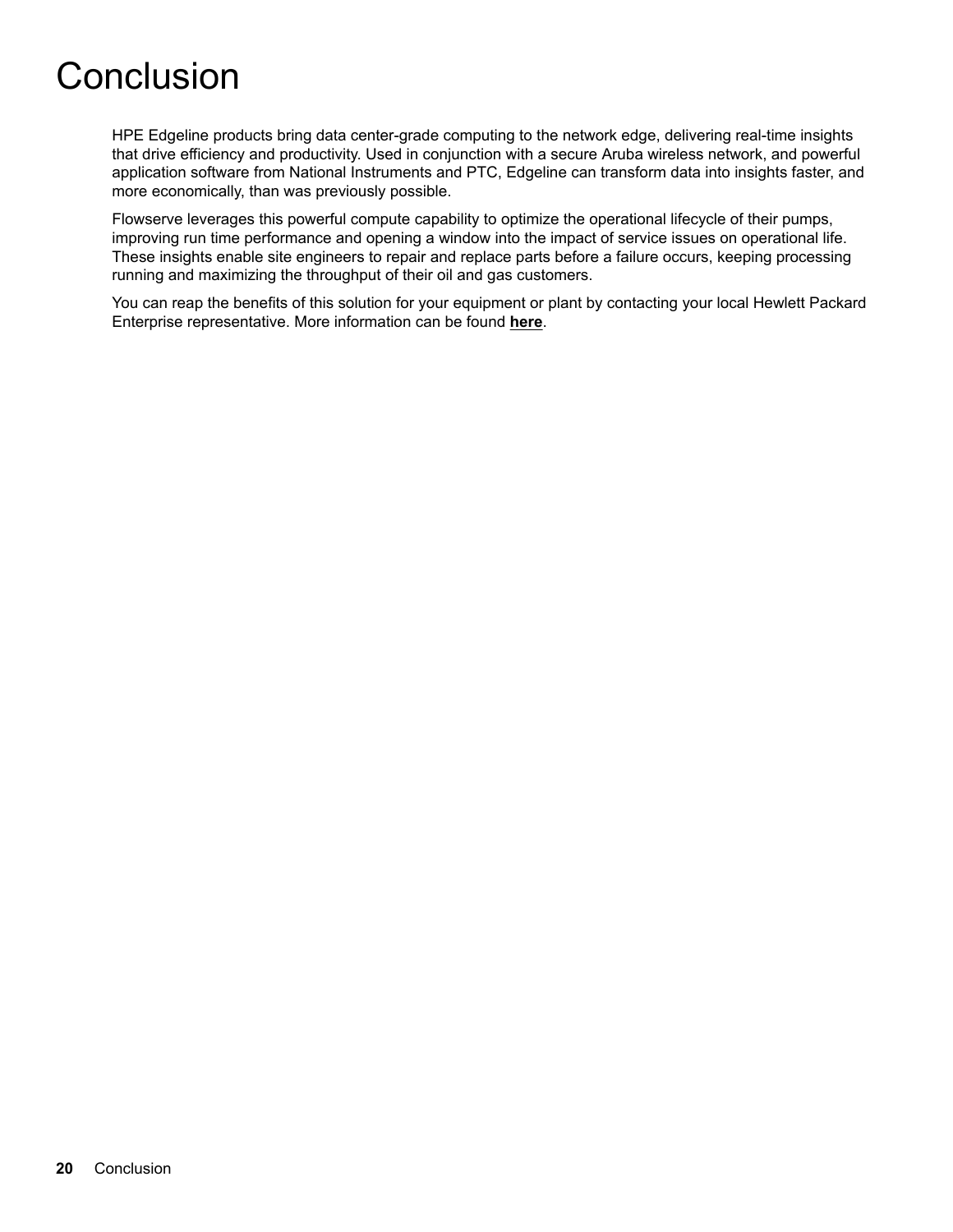## <span id="page-20-0"></span>**Solution hardware**

This section provides a reference list of products tested in the solution. Requirements for each industrial site may vary and should be discussed with your sales representative.

### **Aruba components**

The following equipment was used in an Aruba deployment of an industrial site. An industrial Class I. Div. 1 site covering 6 acres (24,000 m<sup>2</sup>) could be enabled with wireless connectivity and location based services using the following model. $1$ 

| Qty            | <b>Description</b>                                                                                                                                                                                                                                                             | <b>Aruba Part Number</b> |
|----------------|--------------------------------------------------------------------------------------------------------------------------------------------------------------------------------------------------------------------------------------------------------------------------------|--------------------------|
| $\overline{2}$ | Aruba 7010,<br>12x10/100/1000BASE-T PoE/PoE<br>+ (150W), 4x10/100/1000BASE-T,<br>2x1G BASE-X SFP ports,<br>Supports up to 32AP and 2K<br>clients. Integrated AC power<br>supply.1                                                                                              | 7010-US                  |
| 2              | NBD SUPPORT FOR 7010-US (5<br>YEAR)                                                                                                                                                                                                                                            | SN5-7010-US              |
| 6              | Aruba Instant IAP-325 Wireless<br>Access Point, 802.11n/ac, 4x4:4<br>MU-MIMO, dual radio, integrated<br>antennas - Restricted regulatory<br>domain: United States                                                                                                              | <b>IAP-325-US</b>        |
| 6              | Aruba Instant IAP-274 Outdoor<br>Wireless Access Point, 802.11n/ac,<br>3x3:3, dual radio, antenna<br>connectors Restricted Regulatory<br>Domain - US                                                                                                                           | <b>IAP-274-US</b>        |
| 6              | Set of 3 (H x 1/ V x 2 Polarization)<br>5 GHz, Omni-directional, 5dBi,<br>Direct-mount, N-type connectors.<br>Pole mount, I-beam, and ceiling<br>tile mount hardware included.<br>Requires N-male to N-female<br>extension cable if not used in<br>direct mount. Outdoor use.  | ANT-3X3-5005             |
| 6              | Set of 3 (H x 1/ V x 2 Polarization)<br>2.4GHz, Omni-directional, 5dBi,<br>Direct-mount, N-type connectors.<br>Pole mount, I-beam, and ceiling<br>tile mount hardware included.<br>Requires N-male to N-female<br>extension cable if not used in<br>direct mount. Outdoor use. | ANT-3X3-2005             |
| 3              | <b>Battery powered Aruba</b><br>beacons-50 pack                                                                                                                                                                                                                                | LS-BT1-50                |
|                |                                                                                                                                                                                                                                                                                | Table Continued          |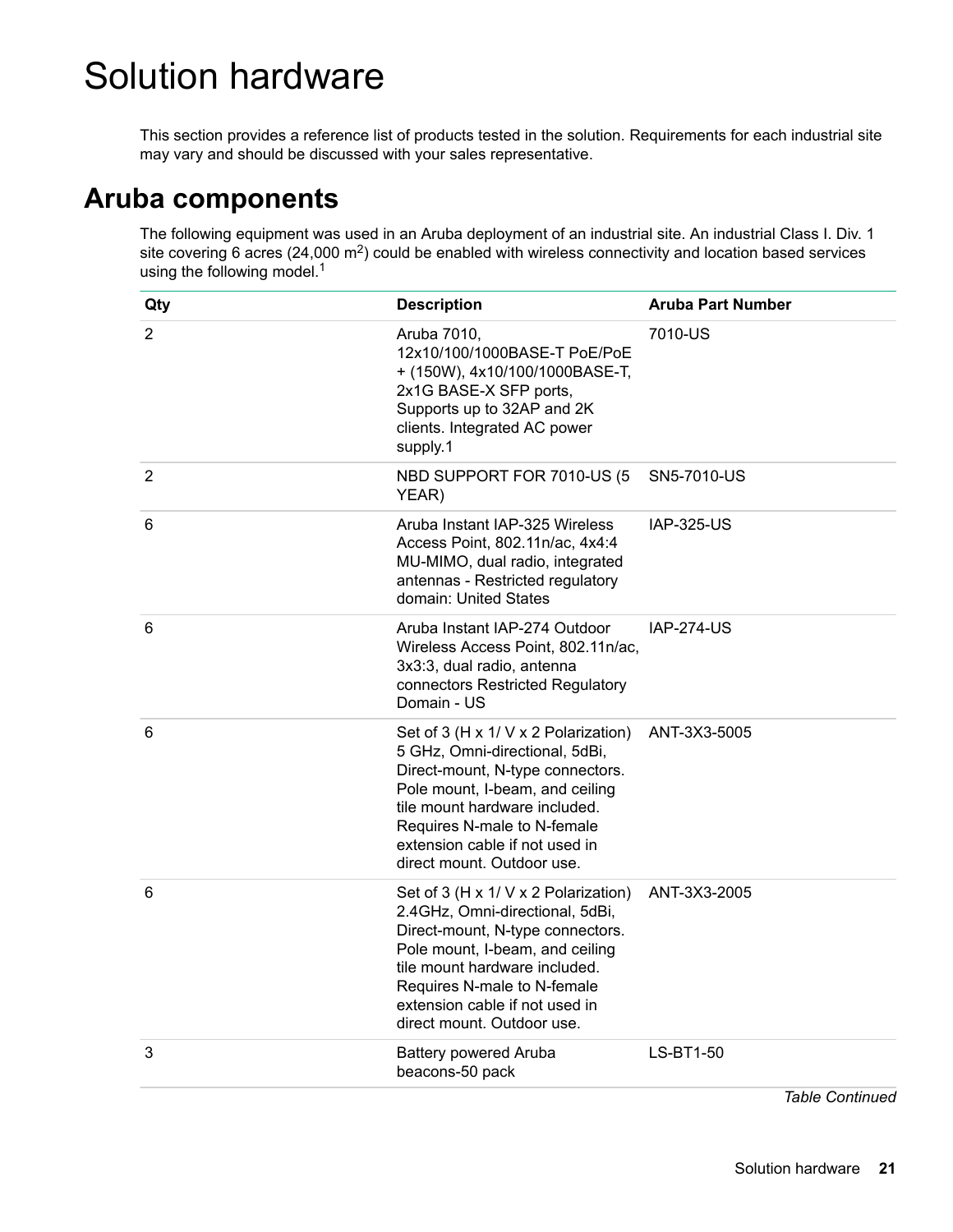| Qty            | <b>Description</b>                                                                                                                                                                                                                                                                                                                                                                                                     | <b>Aruba Part Number</b> |
|----------------|------------------------------------------------------------------------------------------------------------------------------------------------------------------------------------------------------------------------------------------------------------------------------------------------------------------------------------------------------------------------------------------------------------------------|--------------------------|
| 75             | Outdoor mounting bracket for<br>battery powered Aruba beacon;<br>LS-BT1                                                                                                                                                                                                                                                                                                                                                | LS-BT1-NEMA              |
| 1              | 10,000 push notifications per year.<br>Offered as a yearly subscription.<br>Require purchase of Meridian<br>subscription and Aruba beacons                                                                                                                                                                                                                                                                             | SUB-PUSH-10K             |
| 1              | 1 Year Meridian App Platform<br>Service Subscription for every<br>250,000 square feet                                                                                                                                                                                                                                                                                                                                  | SUB1-MR-SWF              |
| $\overline{2}$ | Aruba ClearPass Policy Manager<br>500 Virtual Appliance - RADIUS/<br>TACACS+ server with advanced<br>policy control for up to 500 unique<br>endpoints. Includes 25 endpoint<br>Enterprise License.                                                                                                                                                                                                                     | <b>CP-VA-500</b>         |
| $\overline{2}$ | SUPPORT FOR CP-VA-500 (5<br>YEARS)                                                                                                                                                                                                                                                                                                                                                                                     | SA5-CP-VA-500            |
| 1              | <b>Guest License for Aruba</b><br>ClearPass Policy Manager - 100<br>endpoints                                                                                                                                                                                                                                                                                                                                          | LIC-CP-GM-100            |
| 1              | NBD SUPPORT FOR LIC-CP-<br>GM-100 (5 YEARS)                                                                                                                                                                                                                                                                                                                                                                            | SA5-LIC-CP-GM-100        |
| 3              | HPE 1920 8G PoE+ (65W) Switch                                                                                                                                                                                                                                                                                                                                                                                          | 1920 8G POE+             |
| 7              | 30W 802.3at POE midspan<br>injector, 10/100/1000Base-T<br>Ethernet                                                                                                                                                                                                                                                                                                                                                     | PD-9001GR-AC             |
| 25             | Enterprise feature license bundle<br>that includes one each of LIC-AP,<br>LIC-PEF, LIC-RFP and LIC-AW.<br>Order in multiples of this license<br>SKU to exactly match the AP<br>capacity license enabled per<br>controller and Airwave or a<br>network of controllers with<br>centralized licensing enabled. The<br>supported controllers include 6xx,<br>3xxx, M3, 70xx and 72xx running<br>Aruba OS 6.0.x and beyond. | LIC-ENT                  |
| 25             | SUPPORT FOR LIC-ENT (5<br>YEARS)                                                                                                                                                                                                                                                                                                                                                                                       | SN5-LIC-ENT              |
| 6              | Zone 1 IAP enclosure, AC/POE<br>powered, 100/1000BaseT<br>Ethernet, 6 x galvanized isolated<br>RF outputs.1                                                                                                                                                                                                                                                                                                            | iWAP107-USG-IAP274-US-C  |

<sup>1</sup> SKUs are US only.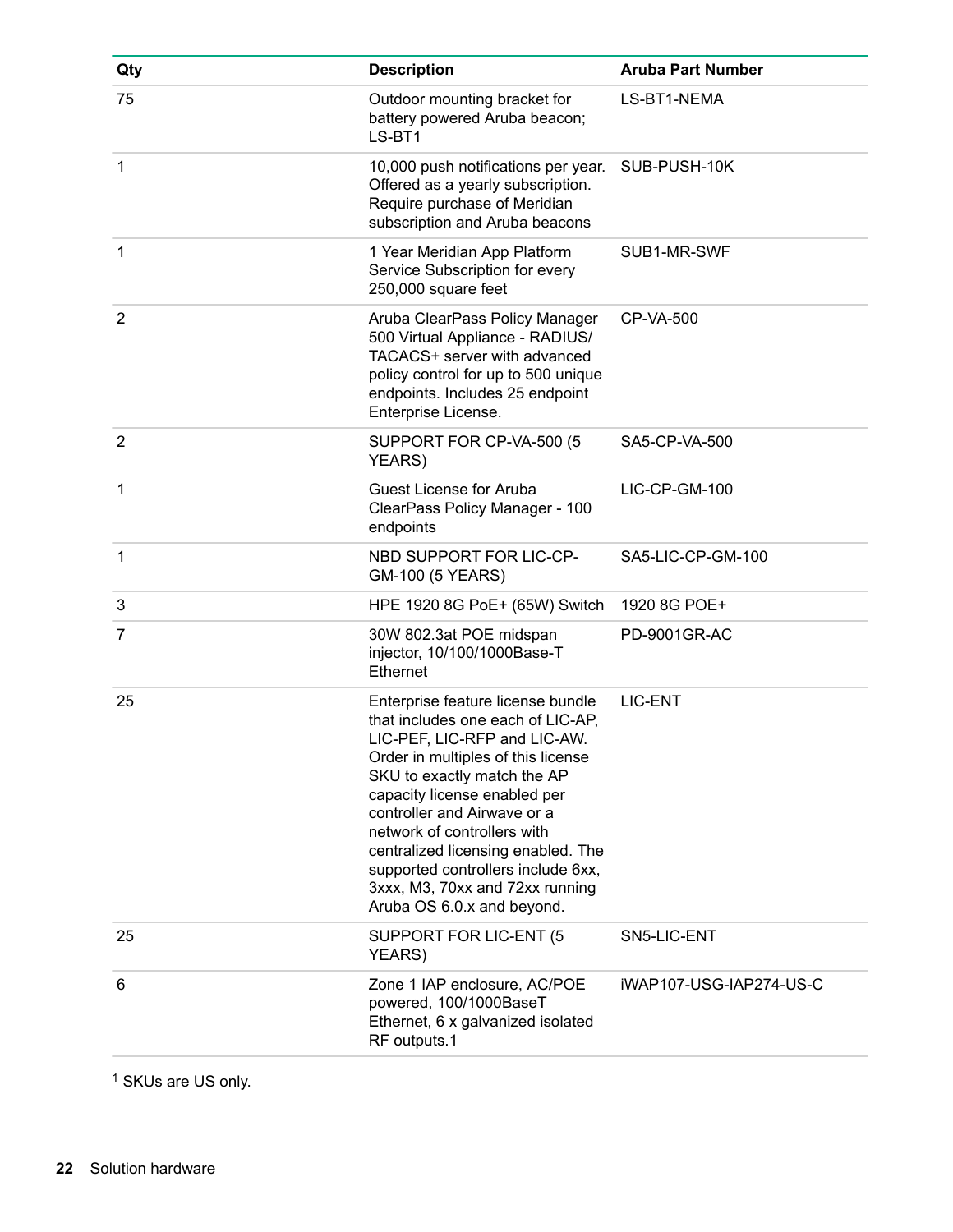### <span id="page-22-0"></span>**Edgeline components**

The following Edgeline equipment was used for edge computing within the solution. Configuration options vary depending on the data acquisition model as well as scalability required during deployment.

The HPE EL1000 with an HPE ProLiant m510 server cartridge was configured with the following specifications for use with the National Instruments cRIO-9068 Integrated Controller and cRIO-9037 WiFi CompactRIO Controller Chassis System data acquisition methods.

| <b>Description</b>                                                                    | <b>HPE Part Number</b> |
|---------------------------------------------------------------------------------------|------------------------|
| HPE EL1000 1Gb System                                                                 | 853995-B21             |
| HPE 500W Flex Slot Platinum Hot<br>Plug Power Supply Kit                              | 720478-B21             |
| HPE Edgeline EL1000 Rack Rail<br>Kit                                                  | 866690-B21             |
| HPE ProLiant m510 1P Xeon<br>D-1548 CPU 128GB Configure-to-<br>order Server Cartridge | 814688-B21             |
| HPE 8GB 1Rx8 PC4-2400T-R Kit<br>(minimum)                                             | 854592-B21             |
| HPE Moonshot 512GB M.2 NVMe<br>2280 Solid State Device<br>(minimum)                   | 862161-B21             |
|                                                                                       |                        |

The HPE EL1000 with an HPE ProLiant m510 server cartridge was configured with the following specifications for use with the PXI and National Instruments 9154 8-Slot MXI-Express RIO Chassis:

| Qty            | <b>Description</b>                                                                    | <b>HPE Part Number</b> |
|----------------|---------------------------------------------------------------------------------------|------------------------|
| 1              | HPE EL1000 1Gb PXI System                                                             | <b>Contact HPE</b>     |
| 1              | HPE 500W Flex Slot Platinum Hot 720478-B21<br>Plug Power Supply Kit                   |                        |
| 1              | HPE Edgeline EL1000 Rack Rail<br>Kit                                                  | 866690-B21             |
| 1              | HPE ProLiant m510 1P Xeon<br>D-1548 CPU 128GB Configure-to-<br>order Server Cartridge | 814688-B21             |
| $\overline{4}$ | HPE 8GB 1Rx8 PC4-2400T-R Kit<br>(minimum)                                             | 854592-B21             |
| 1              | HPE Moonshot 512GB M.2 NVMe 862161-B21<br>2280 Solid State Device<br>(minimum)        |                        |

The HPE EL4000 with four HPE ProLiant m510 server cartridges used for scalability and redundancy in the solution.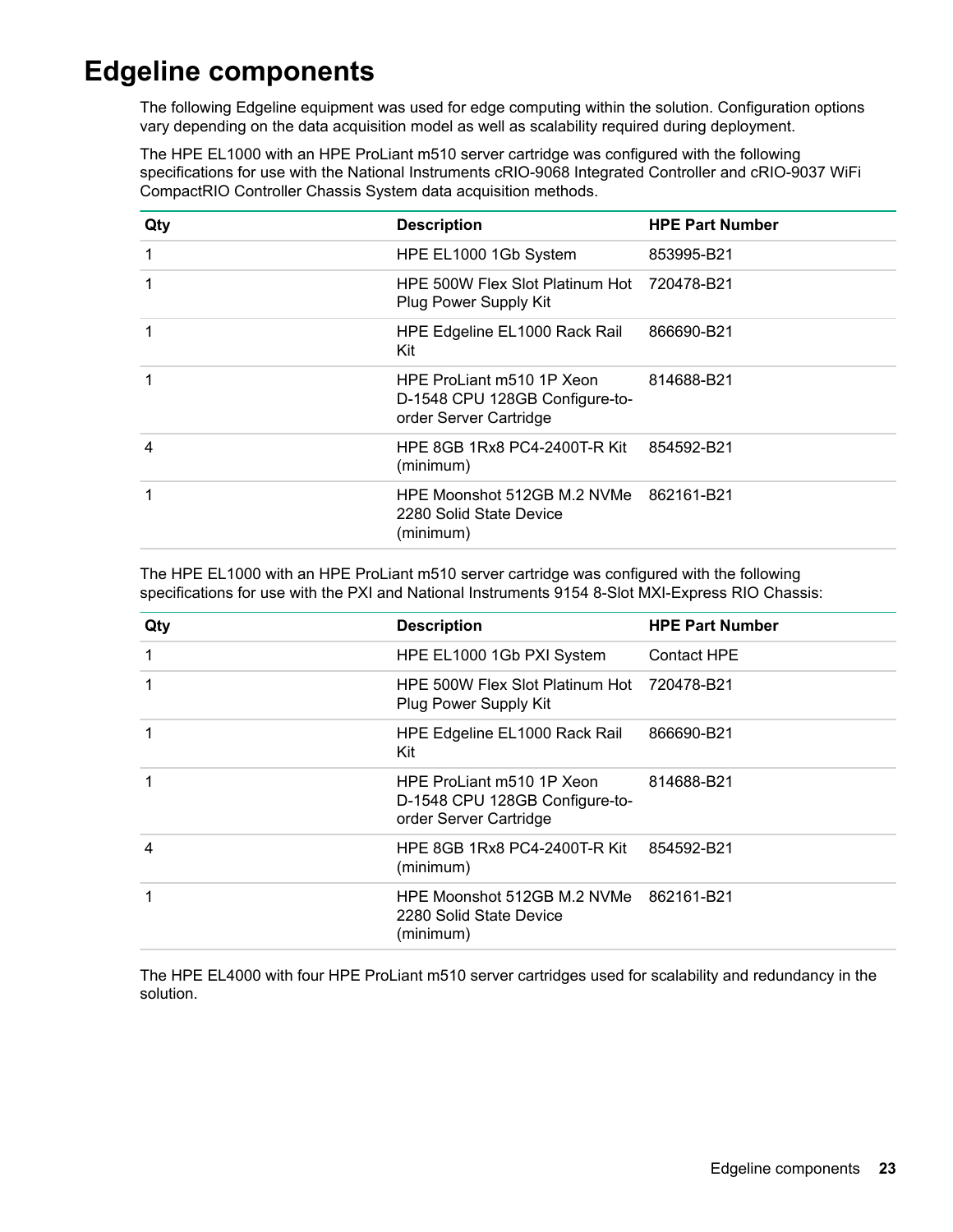<span id="page-23-0"></span>

| Qty            | <b>Description</b>                                                                    | <b>HPE Part Number</b> |
|----------------|---------------------------------------------------------------------------------------|------------------------|
|                | HPE Edgeline EL4000 10GbE<br>Switch System                                            | 847535-B21             |
| $\overline{2}$ | HPE 800W Flex Slot Platinum Hot 720479-B21<br>Plug Power Supply Kit                   |                        |
|                | HPE Edgeline EL4000 Short Rack 868575-B21<br>Rail Kit                                 |                        |
| 4              | HPE ProLiant m510 1P Xeon<br>D-1548 CPU 128GB Configure-to-<br>order Server Cartridge | 814688-B21             |
| 16             | HPE 8GB 1Rx8 PC4-2400T-R Kit<br>(minimum)                                             | 854592-B21             |
| 4              | HPE Moonshot 512GB M.2 NVMe 862161-B21<br>2280 Solid State Device<br>(minimum)        |                        |

### **National Instruments components**

The following National Instruments equipment was used for data acquisition within the solution. There were three methods used depending on the data acquisition model.

| Qty          | <b>Description</b>                                                           | <b>NI Part Number</b> |
|--------------|------------------------------------------------------------------------------|-----------------------|
| $\mathbf{1}$ | cRIO-9068 Integrated Controller<br>and Chassis System, Artix-7 FPGA          | 782663-01             |
| 1            | NI PS-15 Power Supply                                                        | 781093-01             |
| 1            | NI 9234, 4 Input, 24-Bit, 51.2 kS/s,<br>SW Selectable IEPE & AC/DC<br>Module | 779680-01             |
| 1            | NI 9242, 250 Vrms, 24-Bit, 50<br>kS/s/ch, 3-Ch, AI C Series Module           | 783107-01             |
| $\mathbf 1$  | NI 9246, 20 A, 24-Bit, 50 kS/s/ch,<br>3-Ch, AI C Series Module               | 783920-01             |
| 1            | NI 9203 Screw Term, +/-20 mA,<br>16-Bit, 200 kS/s, 8-Ch Al Module            | 779516-01             |
| 1            | NI 9213 16-ch TC, 24-bit C Series<br>Module                                  | 780493-01             |
| 1            | NI 9265 Screw Term, 0 to 20 mA,<br>16-Bit, 100 kS/s, 4-Ch AO Module          | 779334-01             |

#### **Referenced cRIO-9068 Chassis Configuration:**

**Referenced cRIO-9037 Chassis Configuration:**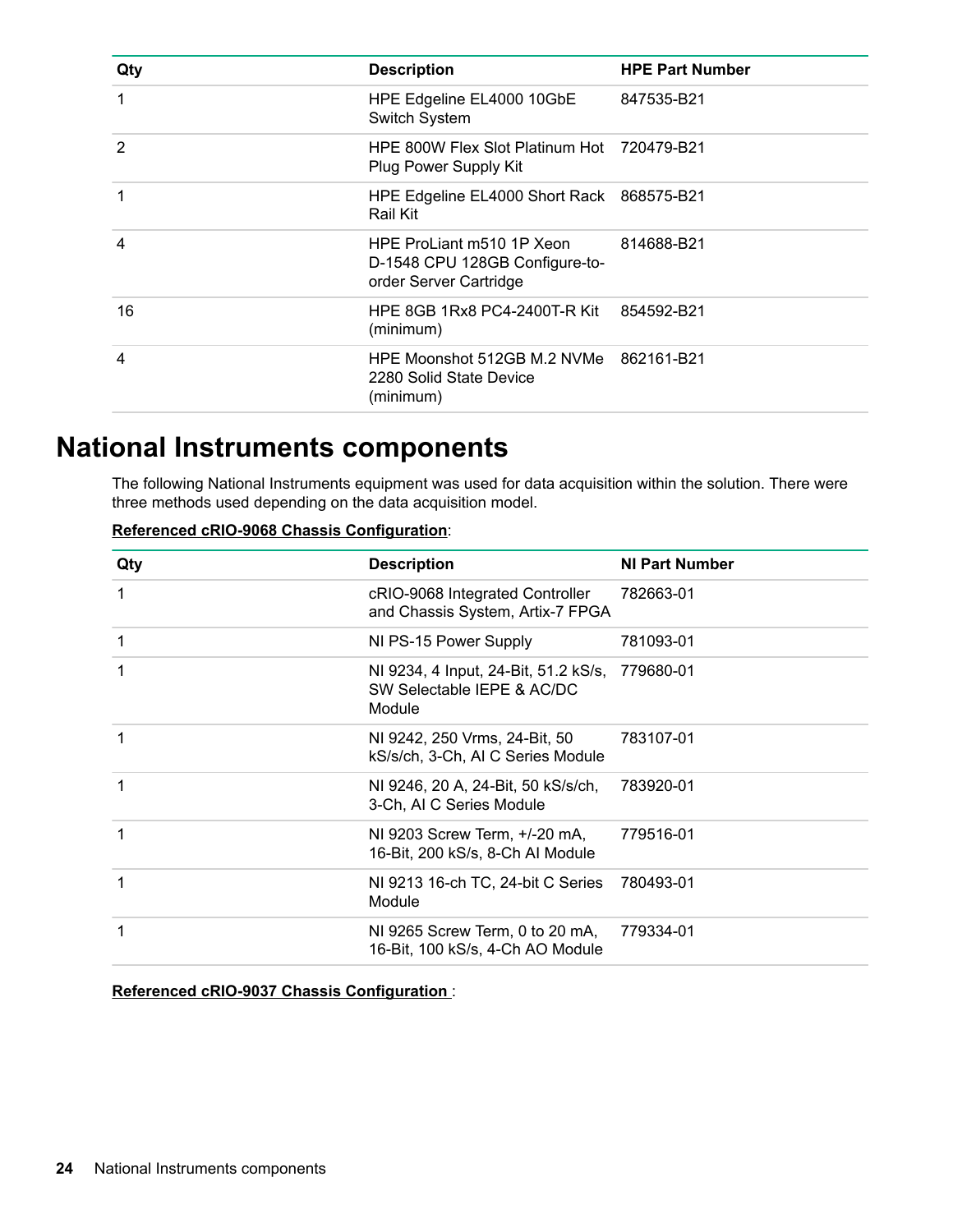| Qty | <b>Description</b>                                                           | <b>NI Part Number</b> |
|-----|------------------------------------------------------------------------------|-----------------------|
| 1   | cRIO-9037, 8-Slot WiFi<br>CompactRIO Controller                              | 784549-01             |
| 1   | NI PS-15 Power Supply                                                        | 781093-01             |
| 1   | NI 9234, 4 Input, 24-Bit, 51.2 kS/s,<br>SW Selectable IEPE & AC/DC<br>Module | 779680-01             |
| 1   | NI 9242, 250 Vrms, 24-Bit, 50<br>kS/s/ch, 3-Ch, AI C Series Module           | 783107-01             |
| 1   | NI 9246, 20 A, 24-Bit, 50 kS/s/ch,<br>3-Ch, AI C Series Module               | 783920-01             |
| 1   | NI 9203 Screw Term, +/-20 mA,<br>16-Bit, 200 kS/s, 8-Ch Al Module            | 779516-01             |
| 1   | NI 9213 16-ch TC, 24-bit C Series<br>Module                                  | 780493-01             |
| 1   | NI 9265 Screw Term, 0 to 20 mA,<br>16-Bit, 100 kS/s, 4-Ch AO Module          | 779334-01             |

### **Referenced NI-9154 Chassis Configuration:**

| Qty          | <b>Description</b>                                                                                                                               | <b>NI Part Number</b> |
|--------------|--------------------------------------------------------------------------------------------------------------------------------------------------|-----------------------|
| $\mathbf{1}$ | NI 9154 8-Slot MXI-Express RIO<br>Chassis with LX50 FPGA                                                                                         | 782457-01             |
| $\mathbf{1}$ | NI PS-15 Power Supply                                                                                                                            | 781093-01             |
| 1            | NI 9234, 4 Input, 24-Bit, 51.2 kS/s,<br>SW Selectable IEPE & AC/DC<br>Module                                                                     | 779680-01             |
| 1            | NI 9242, 250 Vrms, 24-Bit, 50<br>kS/s/ch, 3-Ch, AI C Series Module                                                                               | 783107-01             |
| $\mathbf{1}$ | NI 9246, 20 A, 24-Bit, 50 kS/s/ch,<br>3-Ch, AI C Series Module                                                                                   | 783920-01             |
| $\mathbf{1}$ | NI 9203 Screw Term, +/-20 mA,<br>16-Bit, 200 kS/s, 8-Ch Al Module                                                                                | 779516-01             |
| 1            | NI 9213 16-ch TC, 24-bit C Series<br>Module                                                                                                      | 780493-01             |
| $\mathbf{1}$ | NI 9265 Screw Term, 0 to 20 mA,<br>16-Bit, 100 kS/s, 4-Ch AO Module                                                                              | 779334-01             |
| $\mathbf{1}$ | NI PXIe-8364, x1, MXI-Express<br>Daisy-Chain Copper Interface<br>Note: This item is installed in HPE<br>Edgeline EL1000 Converged Edge<br>System | 781819-01             |
| 1            | MXI Express Copper Cable (3m)<br>Note: This item connects the<br>NI-9154 chassis to PXIe-8364                                                    | N/A                   |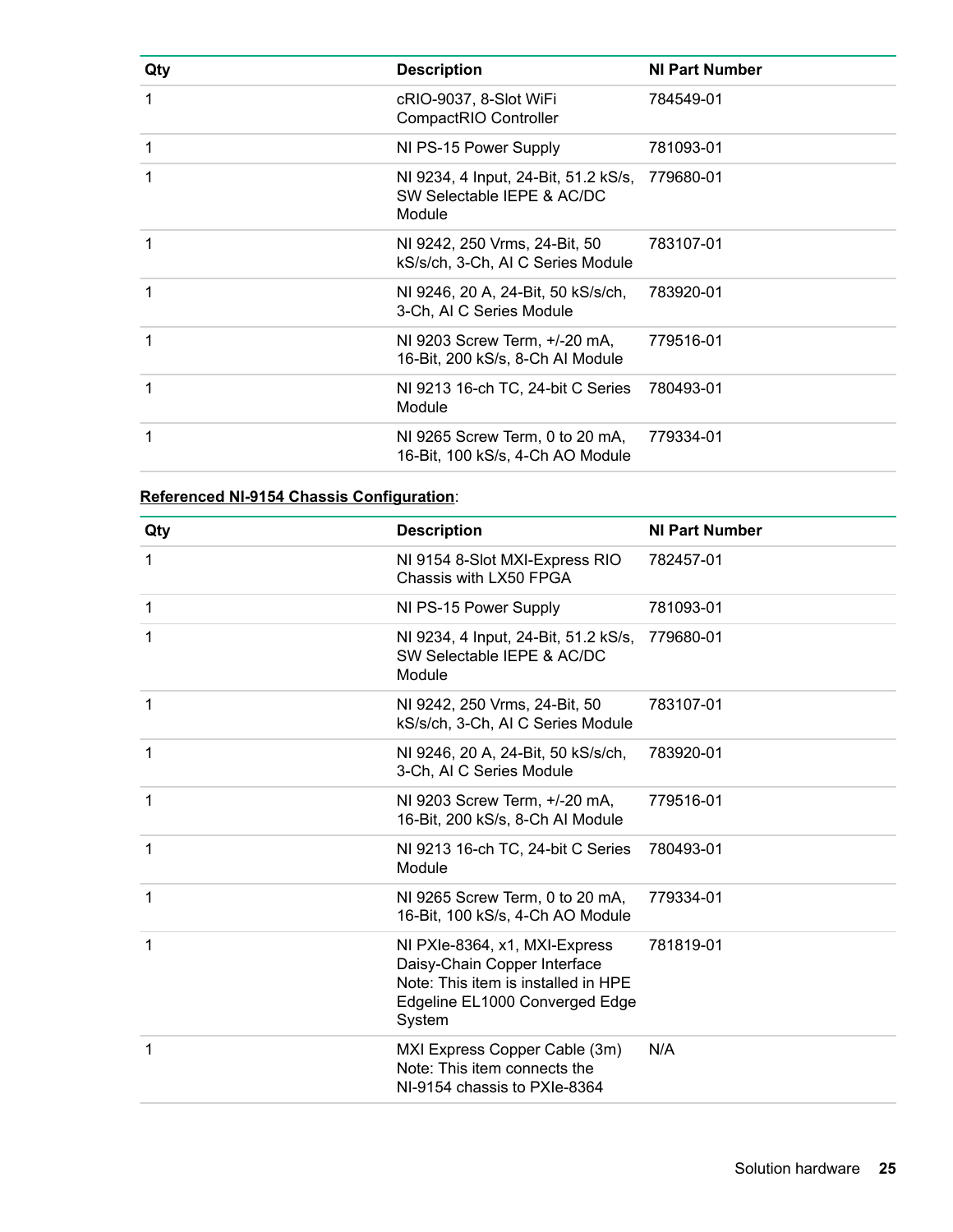# <span id="page-25-0"></span>References

- **·** Hewlett Packard Enterprise. (2016). HPE Converged Edge Systems. Retrieved from http:// www.hpe.com: http://www.hpe.com/info/edgeline
- Hewlett Packard Enterprise. (2016). HPE Edgeline EL1000 Converged Edge System. Retrieved from https://www.hpe.com/us/en/product-catalog/servers/edgeline-systems/pip.hpe-edgeline-el1000converged-iot-system.1008670396.html
- Hewlett Packard Enterprise. (2016). HPE Edgeline EL4000 Converged Edge System. Retrieved from https://www.hpe.com/us/en/product-catalog/servers/edgeline-systems/pip.hpe-edgeline-el4000converged-iot-system.1008670180.html
- HPE Technology. (2016, June 15). HPE + Flowserve: Harnessing the power of Industrial IoT and Edge Compute. YouTube. Retrieved from https://www.youtube.com/watch?v=FE-jGO6E1Vc
- **:** Moor Insights & Strategy. (2016, August 01). IoT Analytics at the Edge. Retrieved from http:// www.moorinsightsstrategy.com: http://www.moorinsightsstrategy.com/research-paper-iot-<br>analytics-at-the-edge/